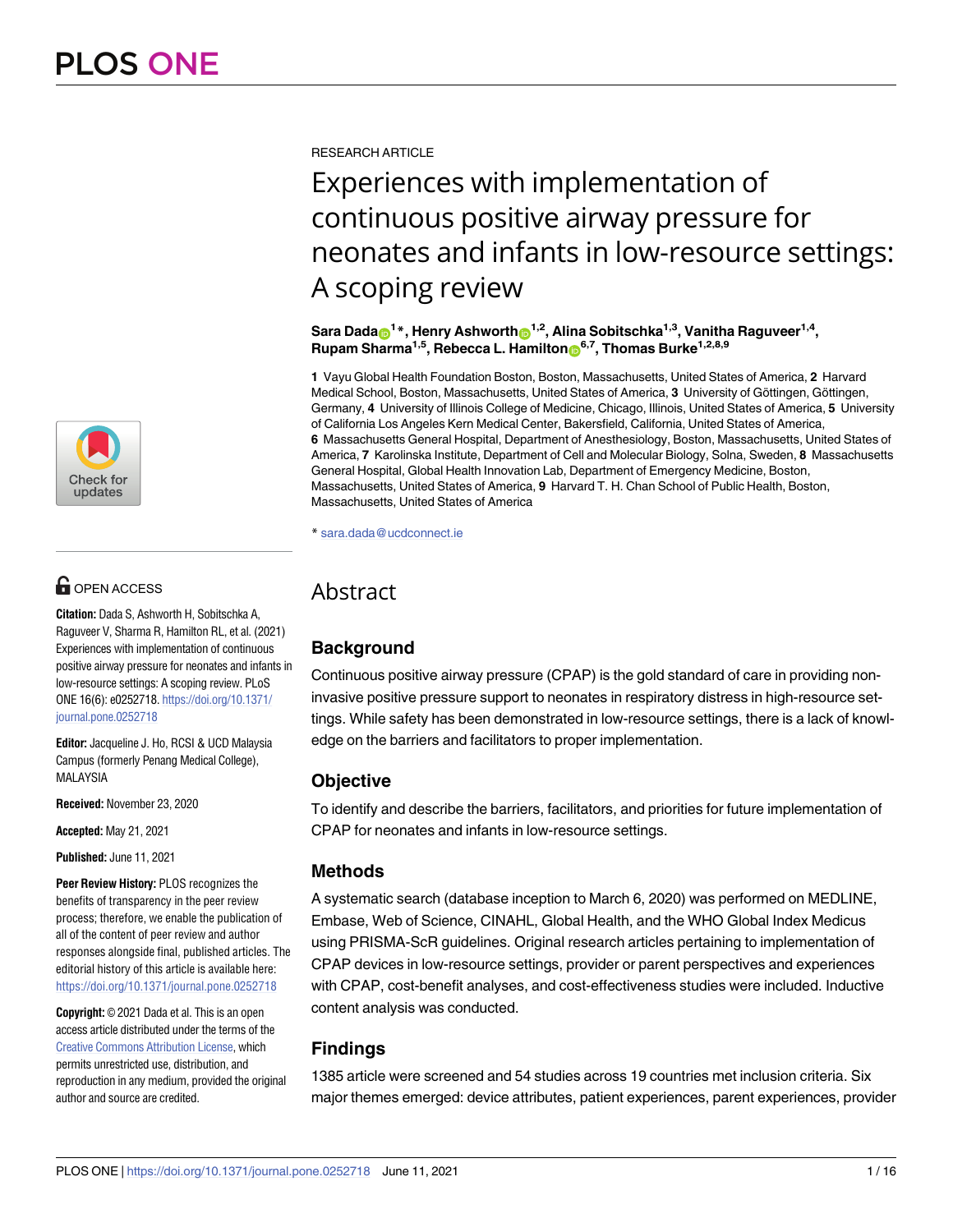<span id="page-1-0"></span>**Data Availability Statement:** All relevant data are within the manuscript and its [Supporting](#page-11-0) [information](#page-11-0) files.

**Funding:** The author(s) received no specific funding for this work.

**Competing interests:** At the time of submission, SD, HA, AS, VR, and TB were affiliated with the Vayu Global Health Foundation, which implements novel bubble CPAP systems in low-resource settings. This does not alter our adherence to PLOS ONE policies on sharing data and materials.

experiences, barriers, and facilitators. Nasal trauma was the most commonly reported complication. Barriers included unreliable electricity and lack of bioengineering support. Facilitators included training, mentorship and empowerment of healthcare providers. Device design, supply chain infrastructure, and training models were imperative to the adoption and sustainability of CPAP.

# **Conclusion**

Sustainable implementation of CPAP in low resource settings requires easy-to-use devices, ready access to consumables, and holistic, user-driven training. Further research is necessary on standardizing metrics, interventions that support optimal provider performance, and conditions needed for successful long-term health system integration.

# **Introduction**

The World Health Organization has declared the reduction of neonatal mortality a global priority [[1](#page-11-0)]. Each year, two and a half million infants die in their first month of life and the majority of these deaths occur in low resource settings [[2\]](#page-11-0). While considerable progress has been made over the last few decades, respiratory distress syndrome (RDS) remains a leading cause of neonatal mortality worldwide [[1–4\]](#page-11-0). RDS usually develops in the first 24 hours after birth in premature newborns due to a lack of surfactant within the lungs, and often requires positive pressure ventilation for treatment [[5](#page-11-0)]. Continuous positive airway pressure (CPAP) is considered to be the gold standard, treatment for preterm neonates experiencing RDS and is recommended by WHO [\[6–9\]](#page-11-0).

Forms of CPAP can vary across a number of factors including the patient interface, sophistication, and how they generate pressure. Bubble continuous positive airway pressure (bCPAP) is a common mode of CPAP delivery for newborns that uses a bubbler instead of a ventilator to generate pressure  $[6-8]$ . Since bCPAP systems are considered at least as efficacious and are considerably lower cost than ventilator-derived CPAP devices, they may have significant potential to improve access to non-invasive ventilation in low-resource regions worldwide  $[7, 10, 11]$  $[7, 10, 11]$  $[7, 10, 11]$  $[7, 10, 11]$  $[7, 10, 11]$ . While reviews of all forms of CPAP  $[12, 13]$  $[12, 13]$  $[12, 13]$  $[12, 13]$  $[12, 13]$  have described the efficacy of the treatment, there has been a specific focus on bCPAP therapies suggesting that bCPAP may be safe and effective in low and middle income countries (LMICs)  $[14-16]$  $[14-16]$  $[14-16]$  $[14-16]$  $[14-16]$ . These reviews called for further research on effectiveness and sustainability of bCPAP therapy in lowresource settings [\[13–16](#page-12-0)]. A recent systematic review on barriers and facilitators to implementation of neonatal bCPAP among health facilities in sub-Saharan Africa found that staffing ratios, provider knowledge, and device maintenance were crucial to the success of the intervention [\[17\]](#page-12-0). However, more information is needed to understand optimization and guide further implementation of all forms of CPAP, including bCPAP, across low-resource settings. Consideration of implementation factors such as successful CPAP device attributes, provider and parent acceptance, and systems uptake must be better understood. Additionally, a broader picture that considers qualitative factors is needed to understand how to create lasting sustainable uptake of CPAP. To explore these factors the following research question was formulated: What are identified barriers, facilitators, and priorities for future implementation of CPAP for neonates and infants in low-resource settings? To answer this more qualitative and nuanced question, a scoping review was chosen to broadly map knowledge gaps and evidence  $[18]$ .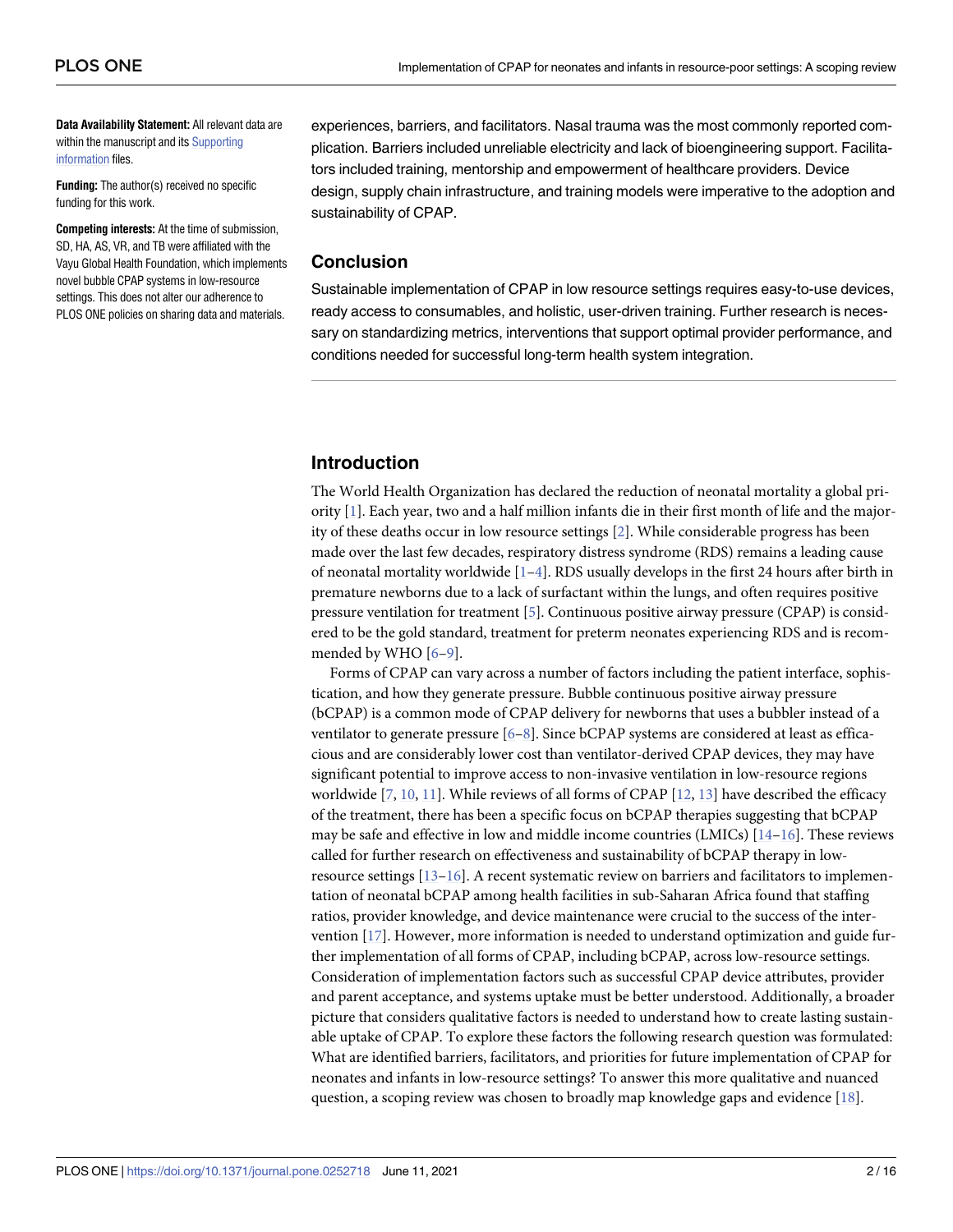# <span id="page-2-0"></span>**Methods**

## **Search strategy**

The scoping review framework was adopted in order to present an overview of all the evidence relating to experiences with CPAP implementation [\[19](#page-12-0)]. A scoping review protocol was developed according to the Joanna Briggs Reviewer's manual [\[20\]](#page-12-0) and this review is reported in compliance with the Preferred Reporting Items for Systematic Reviews and Meta-analyses extension for Scoping Reviews (PRISMA-ScR) checklist (S1 [File\)](#page-11-0) [[21\]](#page-12-0). The final protocol was registered on Open Science Framework [\(https://osf.io/qwvgs/](https://osf.io/qwvgs/)). The search query (S2 [File\)](#page-11-0) was run on six databases (MEDLINE, Embase, Web of Science, CINAHL, Global Health, and the WHO Global Index Medicus) from database inception to March  $6<sup>th</sup>$ , 2020.

### **Selection of studies**

Search results were uploaded to an online program (Covidence, Veritas Health Information, Melbourne, Australia) to allow for collaborative screening by multiple authors. Four reviewers (SD, RS, HA, AS) independently screened a sample of ten titles and abstracts and agreed on criteria for inclusion and exclusion. Two blinded reviewers (SD, RS) independently screened all articles by title and abstract. Conflicts were resolved by an independent arbiter (RH). Two blinded reviewers (SD, RS) then screened articles by full text for potential eligibility. A final arbiter (RH) resolved conflicts of agreement on inclusion for the final dataset. Original peerreviewed research articles of any study design on implementation of CPAP devices in lowresource settings as defined by the World Bank Classification at time of study, provider or caregiver perspectives and experiences with CPAP, and cost-benefit analyses or cost-effectiveness studies were included. Grey literature, reviews, and research articles that solely focused on safety and efficacy of CPAP were excluded.

# **Data extraction**

Three reviewers (SD, HA, AS) independently extracted data from each study using the Covidence data extraction form. Extracted data included: study year; study type/method and setting; population; sample size and method; study objectives; characteristics of CPAP intervention or treatment; complications, barriers, and facilitators. Findings were coded into broad themes by two independent reviewers (SD, HA) using an inductive content analysis on NVivo 12 (QSR International, Melbourne, Australia). An inductive analysis was used in order to uncover patterns and themes in the experiences and perceptions of CPAP implementation [[22](#page-12-0), [23\]](#page-12-0). Once all studies were uploaded into NVivo, the two reviewers coded a sample of the studies until data saturation was reached. The individual codebooks were compared and discussed in order to create a final codebook which was then applied to the full dataset.

# **Synthesis of results**

Studies were grouped by intervention. Broad categories were developed from extracted data related to experiences with implementation of CPAP treatments and results were synthesized across articles. Due to the high variation in study designs and in order to capture and present all of the existing data, studies were not excluded based on quality; and therefore, critical appraisals were not conducted.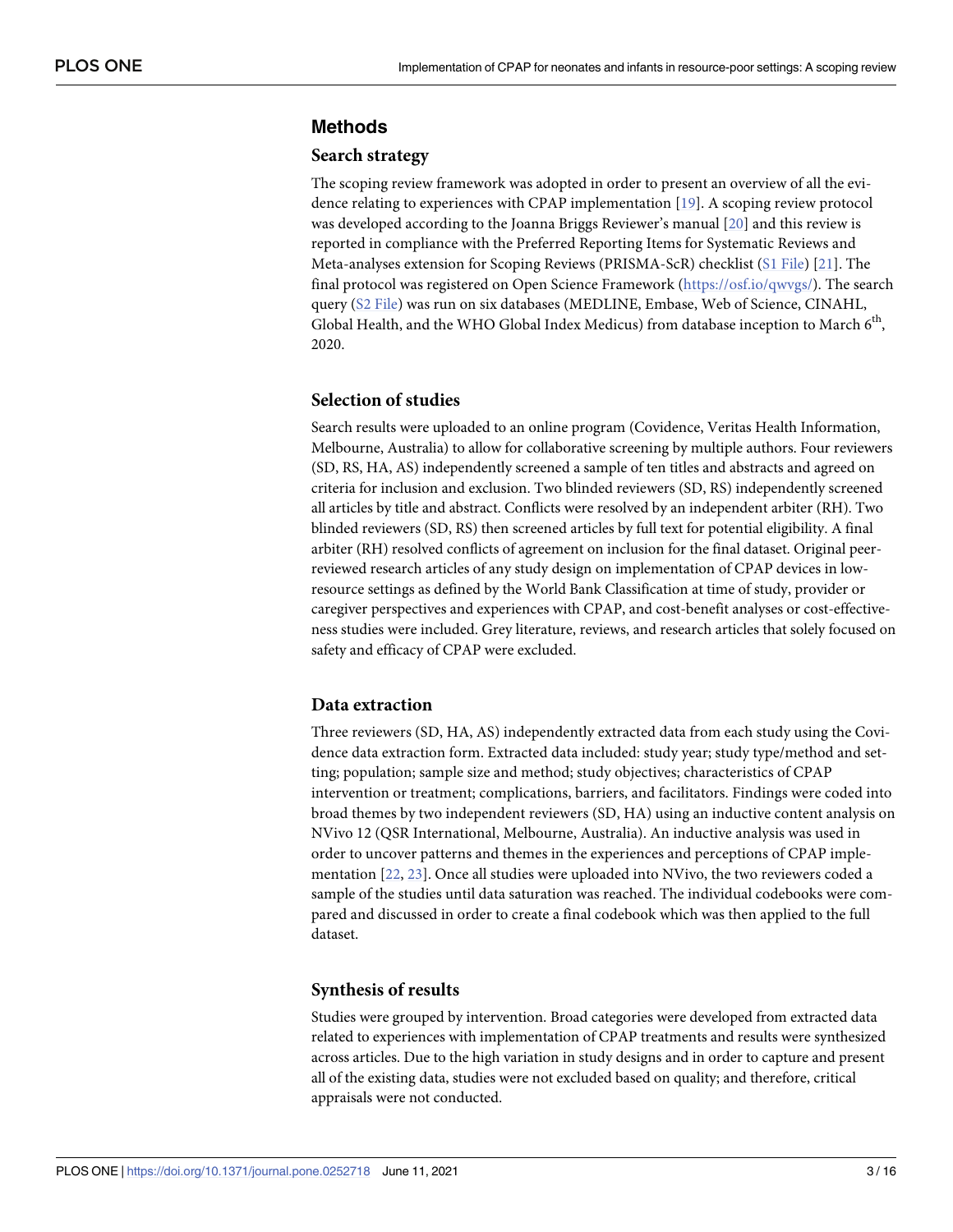<span id="page-3-0"></span>

**Fig 1. PRISMA chart.** Adapted from Moher D, Liberati A, Tetzlaff, J, Altman DG, The PRISMA GROUP (2009) Studies included in synthesis (n = 54). *From*: Moher D, Liberati A, Tetzlaff J, Altman DG, The PRISMA Group (2009). *P*referred *R*eporting *I*tems for Systematic Reviews and *Me*ta-*A*nalyses: The PRISMA Statement. PLoS Med 6(7): e1000097. doi[:10.1371/journal.pmed1000097](https://doi.org/10.1371/journal.pmed1000097) **For more information, visit** [www.prisma-statement.org.](http://www.prisma-statement.org)

<https://doi.org/10.1371/journal.pone.0252718.g001>

# **Results**

# **Overview of included studies**

Of the 1385 identified studies, 54 were included in the final analysis (Fig 1—**PRISMA chart**) [\[24\]](#page-12-0). Included studies are summarized in [Table](#page-4-0) 1. Reasons for exclusion during full-text screening were: incorrect population, unrelated intervention, inappropriate setting, not about experiences with implementation, not original research, unavailable or incorrect reference. No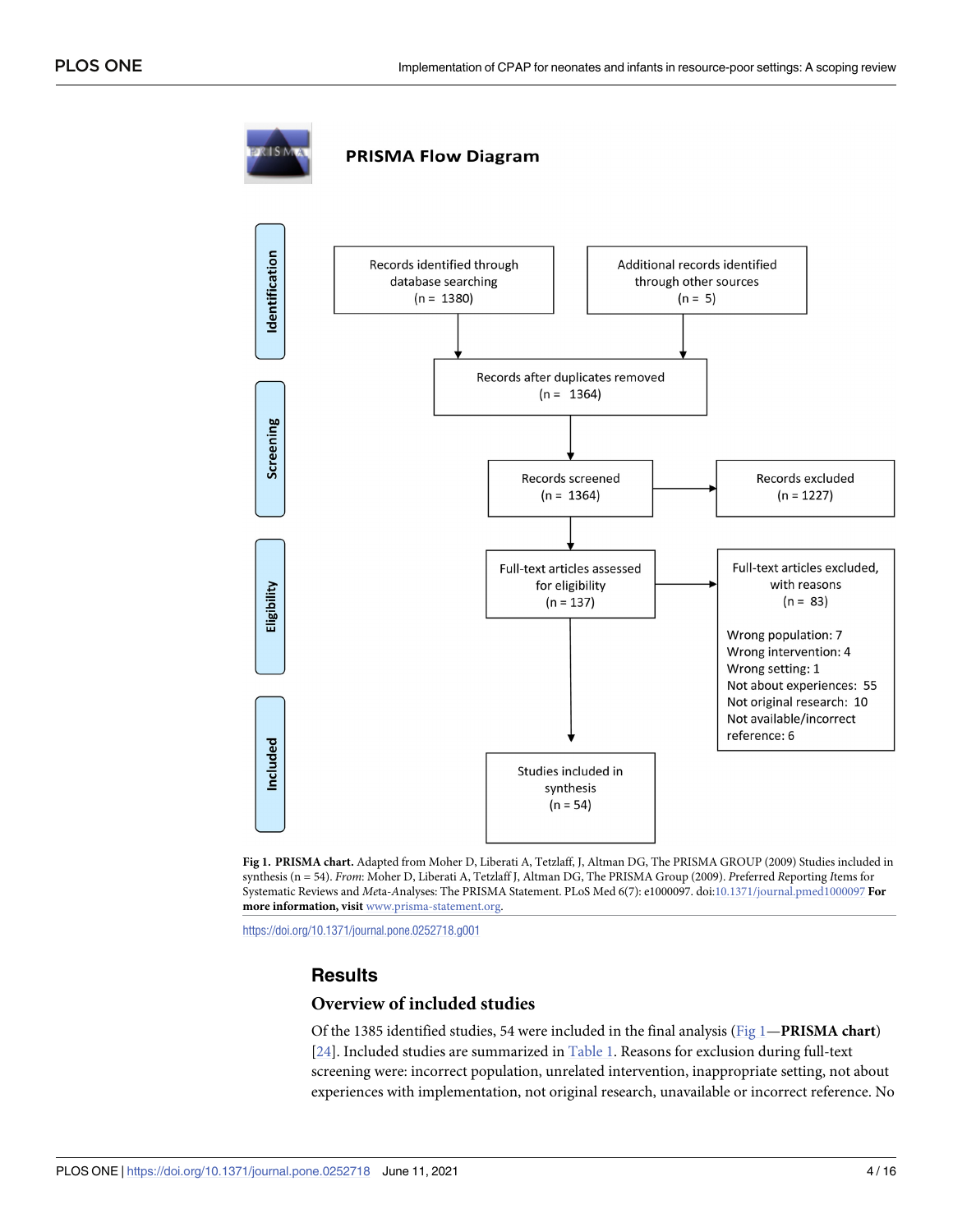| Study                         | Country         | <b>Specific Intervention</b>                            | Design                         | <b>Study participants</b> | Number of<br>participants | <b>Facility Type</b>                              |
|-------------------------------|-----------------|---------------------------------------------------------|--------------------------------|---------------------------|---------------------------|---------------------------------------------------|
|                               |                 |                                                         | <b>CPAP</b>                    |                           |                           |                                                   |
| Abdulkadir 2013<br>81         | Nigeria         | bCPAP                                                   | Case Study                     | Neonates                  | 1                         | <b>Teaching Hospital</b>                          |
| Abdulkadir 2015<br>[82]       | Nigeria         | Nasal bCPAP (Improvised)                                | Descriptive<br>Observational   | Neonates                  | 20                        | <b>Teaching Hospital</b>                          |
| Al-Lawama 2019<br>62          | Jordan          | Nasal bCPAP (Fisher & Paykel)                           | Prospective<br>Observational   | Neonates                  | 143                       | Tertiary Care Hospital                            |
| Amadi 2019 [25]               | Nigeria         | Polite bCPAP<br>bCPAP (Improvised)                      | Prospective Cohort             | Neonates                  | 57                        | Tertiary Care Hospital                            |
| Antunes 2010 [55]             | <b>Brazil</b>   | Questionnaire                                           | Descriptive<br>Observational   | <b>Nurses</b>             | 11                        | Tertiary Care Hospital                            |
| Atreya 2018 [26]              | India           | bCPAP (Fisher & Paykel)                                 | Qualitative Interviews         | Healthcare providers      | 14                        | Tertiary Care Hospital                            |
| Audu 2014 [27]                | Nigeria         | bCPAP (Improvised)                                      | Descriptive<br>Observational   | Neonates and infants      | 48                        | Tertiary Care Hospital                            |
| Bahman-Bijari<br>$2011$ [30]  | Iran            | bCPAP (Fisher & Paykel)<br>vCPAP (Bear Medical Systems) | Randomized<br>Controlled Trial | Preterm neonates          | 50                        | Tertiary Care Hospital                            |
| <b>Bassiouny 1994 [47]</b>    | Oman            | Nasal bCPAP (Beneveniste's<br>pediatric gas jet)        | Retrospective<br>Descriptive   | Neonates                  | 44                        | <b>Teaching Hospital</b>                          |
| <b>Boo 2016</b> [72]          | Malaysia        | EnCPAP                                                  | Retrospective Cohort           | Hospital facilities       | 34                        | Not Specified                                     |
|                               |                 | EnCPAP                                                  |                                | <b>VLBW Neonates</b>      | 2836                      |                                                   |
| Carns 2019 [42]               | Malawi          | CPAP (Pumani)                                           | Descriptive<br>Observational   | Neonates                  | 2850                      | District Hospital                                 |
| Chen 2014 [28]                | Malawi          | bCPAP (Pumani)                                          | Cost-Effectiveness<br>Analysis | Neonates                  | 87                        | Not Specified                                     |
|                               |                 | Nasal oxygen                                            |                                |                           |                           |                                                   |
| Crehan 2018 [64]              | Malawi          | bCPAP TRY algorithm (Pumani)                            | Descriptive<br>Observational   | Infants                   | 57                        | District Hospital                                 |
| Daga 2014 [29]                | India           | nCPAP (Improvised)                                      | Retrospective Cohort           | Neonates                  | 140                       | <b>Teaching Hospital</b>                          |
| Dai 2020 [83]                 | China           | nCPAP (CareFusion Infant Flow<br>System)                | Prospective<br>Observational   | Neonates                  | 429                       | Tertiary Care Hospital                            |
| deSiqueira 2014<br>84         | <b>Brazil</b>   | CPAP                                                    | Survey                         | Nurses                    | 20                        | <b>Teaching Hospital</b>                          |
| Dewez 2018 [34]               | India           | CPAP                                                    | Qualitative Interviews         | Healthcare providers      | 69                        | District Hospitals and<br><b>Medical Colleges</b> |
| Dewez 2020 [38]               | India           | CPAP (Improvised)                                       | Cross-sectional Cluster        | Hospital facilities       | 694                       | Government Hospital                               |
|                               |                 | CPAP (Commercial)                                       |                                |                           |                           |                                                   |
| Garcia Reza 2018<br>$[39]$    | Mexico          | nCPAP                                                   | Descriptive<br>Observational   | Nurses                    | 25                        | Tertiary Care Hospital                            |
| Ghorbani 2013 <sup>[59]</sup> | Iran            | nCPAP                                                   | Cross-Over Cohort              | Preterm neonates          | 44                        | <b>Teaching Hospital</b>                          |
| Gondwe 2017 [61]              | Malawi          | bCPAP (Pumani)                                          | Qualitative Interviews         | Caregivers                | 12                        | Tertiary Care Hospital                            |
| Guedes 2019 [65]              | Brazil          | nCPAP                                                   | Qualitative Interviews         | Nurses                    | 30                        | Teaching Hospital                                 |
| Hendriks 2014 [31]            | South<br>Africa | nCPAP (Fisher & Paykel)                                 | Retrospective<br>Descriptive   | Neonates                  | 128                       | Rural District Hospital                           |
| Hundalani 2015                | Malawi          | <b>bCPAP TRY</b> algorithm (Pumani)                     | Prospective Cohort             | Neonates                  | 325                       | Tertiary Care Hospital                            |
| 66                            |                 | bCPAP early algorithm (Pumani)                          |                                |                           |                           |                                                   |
|                               |                 | Oxygen only                                             |                                |                           |                           |                                                   |
| Jardine 2015 [44]             | South<br>Africa | bCPAP (Fisher & Paykel)                                 | Retrospective<br>Descriptive   | Neonates                  | 711                       | Tertiary Care Hospital                            |
| Khan 2017 [45]                | India           | CPAP (Fisher & Paykel)                                  | Randomized<br>Controlled Trial | Preterm neonates          | 170                       | Tertiary Care Hospital                            |
|                               |                 | CPAP (Phoenix Medical)                                  |                                |                           |                           |                                                   |

## <span id="page-4-0"></span>**[Table](#page-3-0) 1. Summary table of included studies.**

(*Continued*)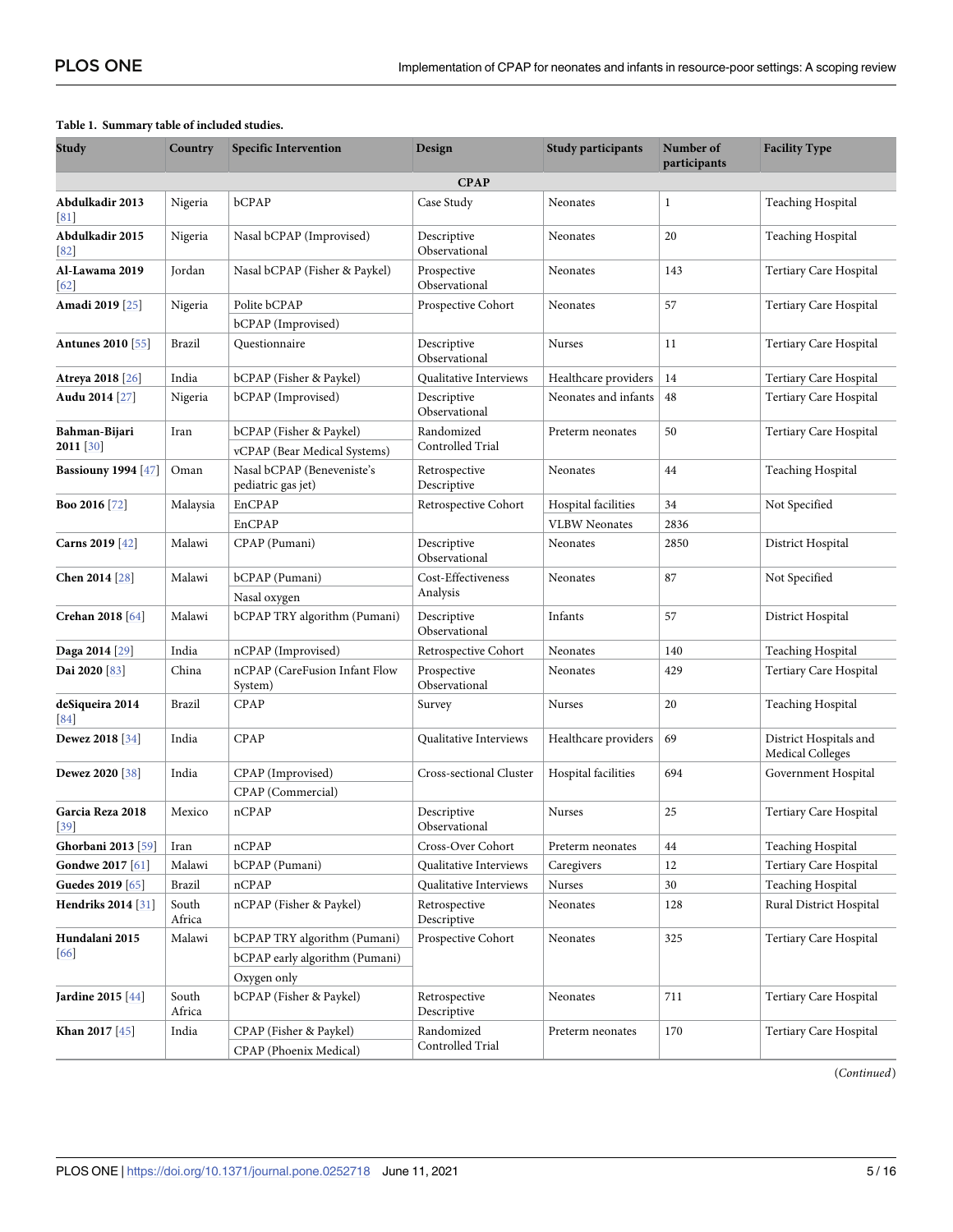| <b>Study</b>                          | Country       | <b>Specific Intervention</b>                             | Design                              | <b>Study participants</b>         | Number of<br>participants | <b>Facility Type</b>                       |
|---------------------------------------|---------------|----------------------------------------------------------|-------------------------------------|-----------------------------------|---------------------------|--------------------------------------------|
| Koyamaibole 2006<br>$\left 35\right $ | Fiji          | bCPAP (Fisher & Paykel)                                  | Retrospective Cohort                | Neonates                          | 1152                      | Tertiary Care Hospital                     |
| Myhre 2016 [69]                       | Kenya         | bCPAP (Improvised)                                       | Retrospective<br>Descriptive        | Preterm neonates                  | 118                       | Rural Tertiary Care<br>Hospital            |
| Nahimana 2015<br>[70]                 | Rwanda        | bCPAP (Pumani)                                           | Retrospective Cohort                | Preterm VLBW<br>Neonates          | 135                       | Rural District Hospital                    |
| Nyondo-Mipando<br>2020 [49]           | Malawi        | bCPAP                                                    | Qualitative Interviews              | Healthcare providers              | 46                        | Secondary and Tertiary<br>Care Hospitals   |
| <b>Okonkwo 2016</b> [71]              | Nigeria       | bCPAP                                                    | Survey                              | healthcare providers              | 237                       | Tertiary Care Hospital                     |
| Osman 2014 [58]                       | Egypt         | nCPAP                                                    | Prospective Cohort                  | Preterm infants                   | 60                        | Tertiary Care Hospital                     |
|                                       |               | High flow nasal canula                                   |                                     |                                   |                           |                                            |
| <b>Sessions 2019</b> [33]             | Malawi        | bCPAP                                                    | Observational: Time<br>Motion Study |                                   | 12                        | Rural District Hospital                    |
| <b>Silva 2010</b> [37]                | Brazil        | Questionnaire                                            | Qualitative Interviews              | Nurses and nursing<br>technicians | 30                        | Tertiary Care Hospital                     |
| Tagare 2010 [7]                       | India         | bCPAP (Fisher & Paykel)                                  | Randomized                          | Preterm neonates                  | 30                        | Tertiary Care Hospital                     |
|                                       |               | vCPAP (Bear Medical Systems)                             | Controlled Trial                    |                                   |                           |                                            |
| Van den Heuvel<br>$2011$ [41]         | Malawi        | bCPAP (Improvised)                                       | Prospective Cohort                  | <b>Neonates</b>                   | 5                         | Tertiary Care Hospital                     |
|                                       |               |                                                          | <b>CPAP &amp; Training</b>          |                                   |                           |                                            |
| Ntigurirwa 2017<br>67                 | Rwanda        | Neonatal training program (427<br>days)                  | Retrospective<br>Descriptive        | Hospital facilities               | $\overline{4}$            | Teaching and District<br>Hospitals         |
|                                       |               | bCPAP (Fisher & Paykel)                                  |                                     | Infants                           | 365                       |                                            |
| Olayo 2019 [43]                       | Kenya         | bCPAP training (2 days)                                  | Prospective Cohort                  | Healthcare providers              | 79                        | Level 4 and Level 5<br>Hospitals           |
|                                       |               | bCPAP (Devilbiss IntelliPAP)                             |                                     | Neonates and infants              | 1111                      |                                            |
| Chen 2017 [63]                        | Taiwan        | Mobile Cart Training                                     | Pre-Post Intervention               | Healthcare providers              | 59                        | Tertiary Care Hospital                     |
|                                       |               | bCPAP (Infant Star v Drager)                             |                                     | Infants                           | 113                       |                                            |
| McAdams 2015 [36]                     | Uganda        | RSS Scoring Training                                     | Descriptive<br>Observational        | Healthcare providers              | 19                        | Rural Tertiary Care<br>Hospital            |
|                                       |               | bCPAP (Improvised)                                       |                                     | Neonates                          | 21                        |                                            |
|                                       |               |                                                          | <b>Training</b>                     |                                   |                           |                                            |
| Asibon 2019 [68]                      | Malawi        | Peer mentorship and training<br>program                  | Pre-Post Intervention               | Nurses                            | 113                       | Secondary and Tertiary<br>Care Hospitals   |
| Tiryaki 2016 [73]                     | Turkey        | <b>bCPAP</b> Lecture                                     | Pre-Post Intervention               | <b>Nurses</b>                     | 36                        | University, State and<br>Private Hospitals |
| Wilson 2014 [32]                      | Ghana         | 1st generation international<br>trainers                 | Descriptive<br>Observational        | Healthcare providers              | 28                        | District Hospital                          |
|                                       |               | 2nd generation local trainers                            |                                     |                                   |                           |                                            |
|                                       |               |                                                          | <b>Patient Interface</b>            |                                   |                           |                                            |
| <b>Bashir 2019</b> [53]               | India         | CPAP nasal mask (Fisher &<br>Paykel)                     | Randomized<br>Controlled Trial      | Preterm neonates                  | 175                       | Tertiary Care Hospital                     |
|                                       |               | CPAP nasal prongs (Fisher &<br>Paykel)                   |                                     |                                   |                           |                                            |
|                                       |               | CPAP rotating group-prongs<br>and mask (Fisher & Paykel) |                                     |                                   |                           |                                            |
| Bonfim 2014 [48]                      | <b>Brazil</b> | New nasal prongs                                         | Prospective Cohort                  | Infants with<br>$GA < 37$ weeks   | 70                        | Tertiary Care Hospital                     |
|                                       |               | Reused nasal prongs                                      |                                     |                                   |                           |                                            |
| Goel 2015 [52]                        | India         | bCPAP prongs (Fisher & Paykel)                           | Randomized<br>Controlled Trial      | Preterm neonates                  | 118                       | Tertiary Care Hospital                     |
|                                       |               | bCPAP mask (Fisher & Paykel)                             |                                     |                                   |                           |                                            |
| Singh 2017 [46]                       | India         | nCPAP nasal mask                                         | Randomized<br>Controlled Trial      | Neonates                          | 75                        | Tertiary Care Hospital                     |
|                                       |               | nCPAP nasal prongs                                       |                                     |                                   |                           |                                            |

## <span id="page-5-0"></span>**Table 1.** (Continued)

(*Continued*)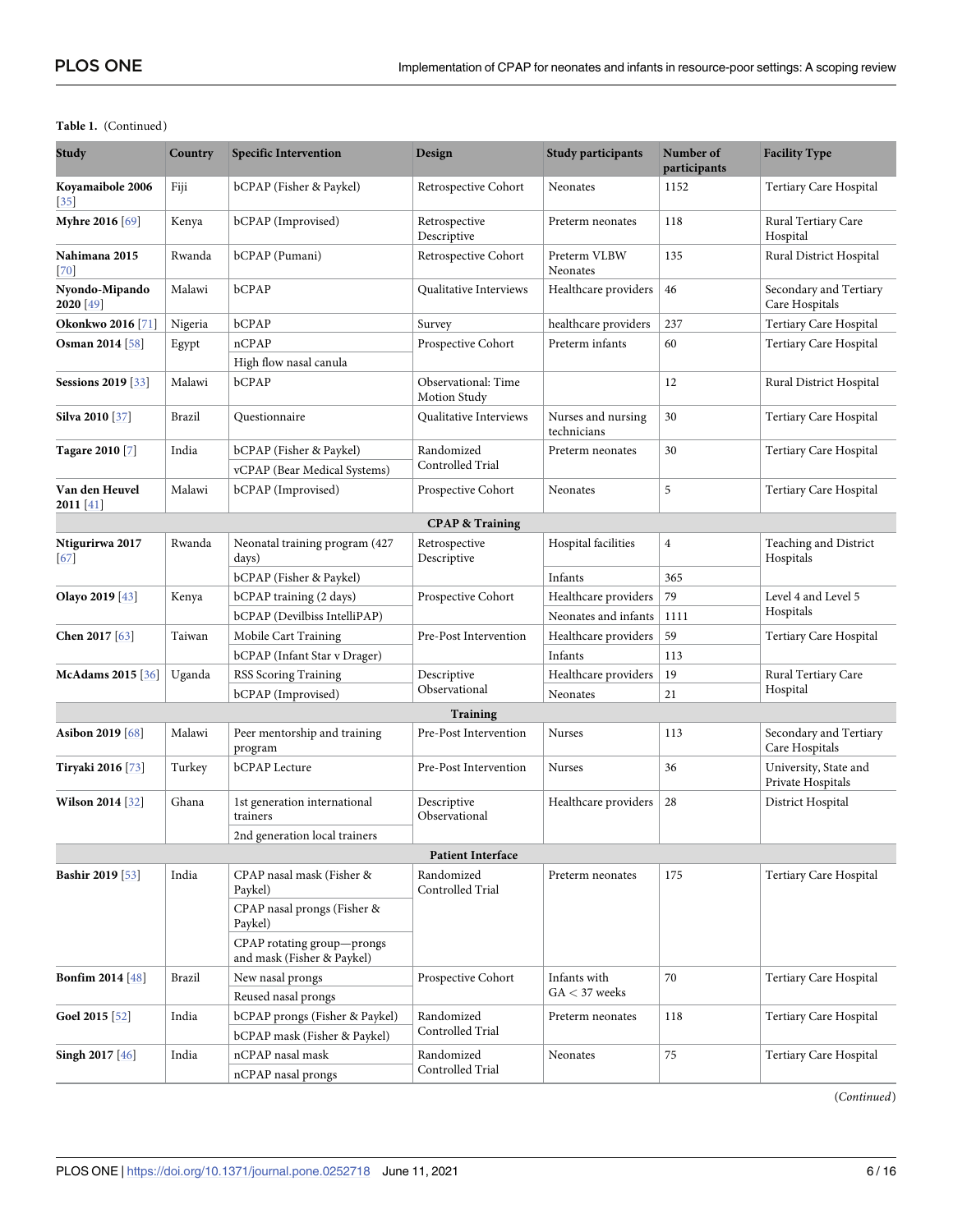| Study                    | Country       | <b>Specific Intervention</b>                | Design                         | <b>Study participants</b> | Number of<br>participants | <b>Facility Type</b>   |  |  |  |
|--------------------------|---------------|---------------------------------------------|--------------------------------|---------------------------|---------------------------|------------------------|--|--|--|
| Yong 2005 [40]           | Malaysia      | bCPAP nasal prongs                          | Randomized<br>Controlled Trial | <b>VLBW</b> infants       | 89                        | Tertiary Care Hospital |  |  |  |
|                          |               | bCPAP nasal mask                            |                                |                           |                           |                        |  |  |  |
| <b>Nasal Protection</b>  |               |                                             |                                |                           |                           |                        |  |  |  |
| <b>Nunes 2012</b> [57]   | <b>Brazil</b> | Nasal protection                            | Case Study                     | <b>VLBW</b> neonates      | 1                         | Tertiary Care Hospital |  |  |  |
| Xiaoyan 2013 [50]        | China         | Hydrocolloid                                | Randomized<br>Controlled Trial | <b>Neonates</b>           | 500                       | Not Specified          |  |  |  |
|                          |               | Rhinobyon                                   |                                |                           |                           |                        |  |  |  |
| <b>Xie 2014</b> [51]     | China         | Hydrocolloid Dressing (Hamilton<br>Medical) | Randomized<br>Controlled Trial | Preterm neonates          | 65                        | Tertiary Care Hospital |  |  |  |
|                          |               | Paraffin Oil                                |                                |                           |                           |                        |  |  |  |
| <b>Body Position</b>     |               |                                             |                                |                           |                           |                        |  |  |  |
| Brunherotti 2015<br>[60] | Brazil        | Body position                               | Cross-Over Cohort              | Preterm neonates          | 16                        | Tertiary Care Hospital |  |  |  |
| Jabraeili 2018 [56]      | Iran          | Fetal Position nCPAP                        | Cross-Over Cohort              | Preterm neonates          | 50                        | Tertiary Care Hospital |  |  |  |
|                          |               | Supine Position nCPAP                       |                                |                           |                           |                        |  |  |  |
|                          |               | Prone Position nCPAP                        |                                |                           |                           |                        |  |  |  |
| Pain                     |               |                                             |                                |                           |                           |                        |  |  |  |
| <b>Antunes 2013</b> [54] | Brazil        | Non-nutritive sucking                       | Randomized controlled<br>trial | Preterm infants           | 20                        | Government Hospital    |  |  |  |

#### <span id="page-6-0"></span>**Table 1.** (Continued)

<https://doi.org/10.1371/journal.pone.0252718.t001>

studies were excluded based on language (six non-English papers were translated using Google Translate). Findings were coded into six main categories: device attributes, patient experiences, provider experiences, parent experiences, barriers, and facilitators (Inter-rater reliability kappa score 0.91).

# **Description of included studies**

The 54 included studies were conducted in 19 countries over five regions: Africa  $(n = 23)$ , Asia  $(n = 15)$ , Central & South America  $(n = 9)$ , Middle East  $(n = 6)$ , and Oceania  $(n = 11)$ . Studies ranged from analysis of CPAP treatments ( $n = 34$ ), training processes ( $n = 7$ ), patient interfaces (n = 5), nasal protection (n = 3), body positions (n = 2), pain relief (n = 1), and general knowledge or perception surveys  $(n = 2)$ . Most included studies were randomized controlled trials (n = 10), followed by observational (n = 8) and prospective cohort (n = 6) studies. The most common study populations were term and preterm neonates ( $n = 18$ ), followed by only preterm neonates  $(n = 11)$ , and healthcare providers  $(n = 15)$ . Four studies described their sample population with the general term "infants," which refers to ages 1–12 months, so unless specifically mentioned, the following findings refer to preterm and term neonates, defined as under one month of age.

# **Device attributes**

Fourteen different CPAP devices were described across the included studies, including Fisher & Paykel ( $n = 14$ ), Pumani ( $n = 8$ ) and locally-made or improvised devices ( $n = 9$ ). CPAP devices varied in price, features, and patient interfaces.

Price was one of the most common themes overall. Five studies emphasized that affordability and cost-effectiveness of different CPAP devices encouraged implementation [\[25–29](#page-12-0)] while five studies cited that if a CPAP device was expensive, cost was a barrier to implementation [\[25–27,](#page-12-0) [30,](#page-12-0) [31\]](#page-13-0). Commercial CPAP devices were noted to have other challenges. For example,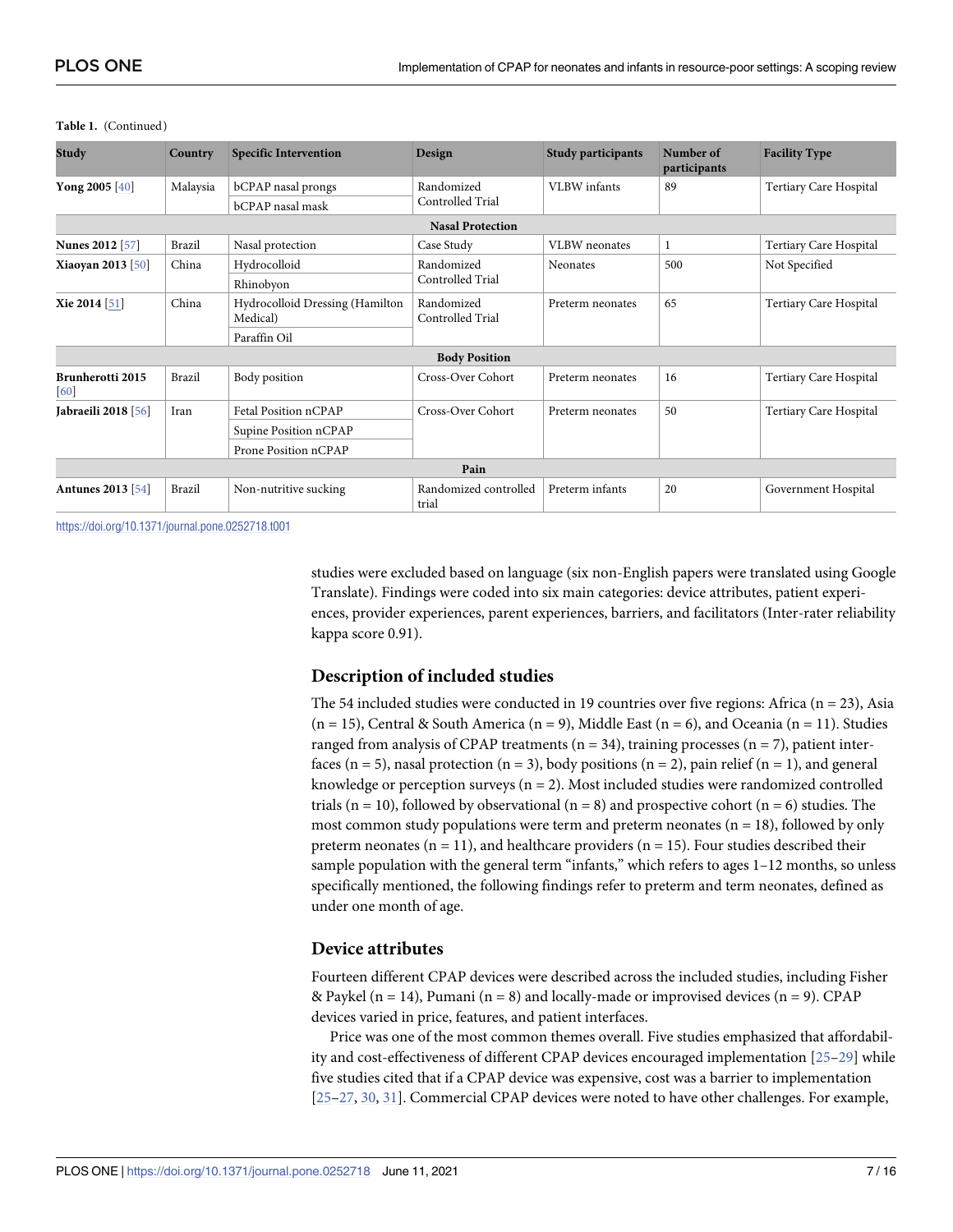one study reported that nurses found certain CPAP systems "*cumbersome [to set up]*, *particularly securing the tubing to the headdress*" [[32](#page-13-0)]. Sessions et al. measured the length of time healthcare providers (HCPs) spent initiating and monitoring treatment with Fisher & Paykel bCPAP devices and reported it took 12.45 additional minutes to set up and adjust bCPAP equipment compared to the application of standard nasal oxygen [[33](#page-13-0)]. A major focus of most bCPAP devices is to blend pure oxygen with air in order to decrease risk of potential complications from high concentrations of oxygen such as retinopathy of prematurity. However, this complex process is not possible in improvised CPAP devices, and was reported as an important challenge [[27](#page-12-0)].

Important characteristics of various CPAP devices described across the studies included ease of use [\[25–27,](#page-12-0) [29,](#page-12-0) [34,](#page-13-0) [35\]](#page-13-0) and effectiveness [[26](#page-12-0), [28](#page-12-0), [30](#page-12-0), [32](#page-13-0), [34](#page-13-0), [35](#page-13-0)]. Ease of use referred to experiences around simple set ups or low maintenance CPAP devices, while effectiveness related to a device's overall ability to provide quality care. Factors such as "*simplicity"* [27](#page-12-0)] of a CPAP device and "*the feedback provided with use of bCPAP*, *in terms of bubbling of the water column and wiggling of the chest wall"* [26](#page-12-0)] were cited examples of ease of use. An additional identified device benefit was the potential for certain CPAP devices to be transportable, which could enable use in critical pre-hospital and transit settings [\[25\]](#page-12-0).

### **Patient experience**

Twenty-seven studies examined CPAP-related complications and comfort. The most common reported complications were related to nasal irritation [\[36,](#page-13-0) [37\]](#page-13-0), nasal lesions [[38–40\]](#page-13-0) and abrasions [\[41\]](#page-13-0) as well as nasal trauma or injuries such as nasal bleeds or hyperemia [[40](#page-13-0), [42](#page-13-0), [43](#page-13-0)], and nasal septal necrosis [[37](#page-13-0), [44](#page-13-0)–[46](#page-13-0)]. Low patient birthweights, low gestational ages [\[46,](#page-13-0) [47\]](#page-13-0), and longer treatment times [\[40,](#page-13-0) [48,](#page-13-0) [49\]](#page-13-0) were associated with increased nasal trauma. A number of studies also reported on techniques to reduce nasal trauma through application of protective dressings and use of various patient-device interfaces. In two studies, hydrocolloid dressings, a soft gel-based dressing, effectively reduced nasal injuries [[50](#page-14-0), [51](#page-14-0)]. Two of the four studies that compared nasal prongs to nasal masks concluded nasal masks were associated with statistically significant lower incidences of nasal injuries [(36% vs 58%] [\[52\]](#page-14-0) (33% vs 92%) [[53](#page-14-0)]].

Seven studies described pain or discomfort experienced by a patient on CPAP treatment [\[37,](#page-13-0) [45,](#page-13-0) [54–58\]](#page-14-0). These studies noted different levels of reported pain (assessed using validated pain assessment tools) based on device type and patient position. Khan et al. found that neonates in a local low-cost CPAP (J-CPAP) group had significantly lower average Neonatal-Pain Agitation and Sedation Scores (N-PASS) than those in a Fisher & Paykel bCPAP group [\[45\]](#page-13-0). Osman et al. reported higher pain scores in an nCPAP group compared to high flow nasal cannula [\[58\]](#page-14-0). Jabraeli et al. compared pain scores across supine, prone, and facilitated tucking (fetal) positions with nCPAP and described that the lowest pain scores were recorded when the neonate was in a fetal position [\[56\]](#page-14-0). Two additional studies found that when neonates received CPAP in a prone position, heart rates and respiratory rates were lower [\[59\]](#page-14-0), but there were higher rates of nasal prong displacement (56% required repositioning) [[60](#page-14-0)].

### **Parent experience**

Four studies reported on parents' experience when their newborns underwent CPAP treatment [\[33,](#page-13-0) [49,](#page-13-0) [50,](#page-14-0) [61\]](#page-14-0). These studies emphasized that communication between HCPs and parents is important. Parents should be taught about CPAP and engaged in their neonate's care [\[61\]](#page-14-0). Two studies described parents' fears related to CPAP treatment [\[49,](#page-13-0) [61\]](#page-14-0). Nyondo-Mipando et al. stated: "*Study participants reported that caregivers sometimes had fears that the many tubes interfered with breathing and that oxygen therapy was associated with death–a*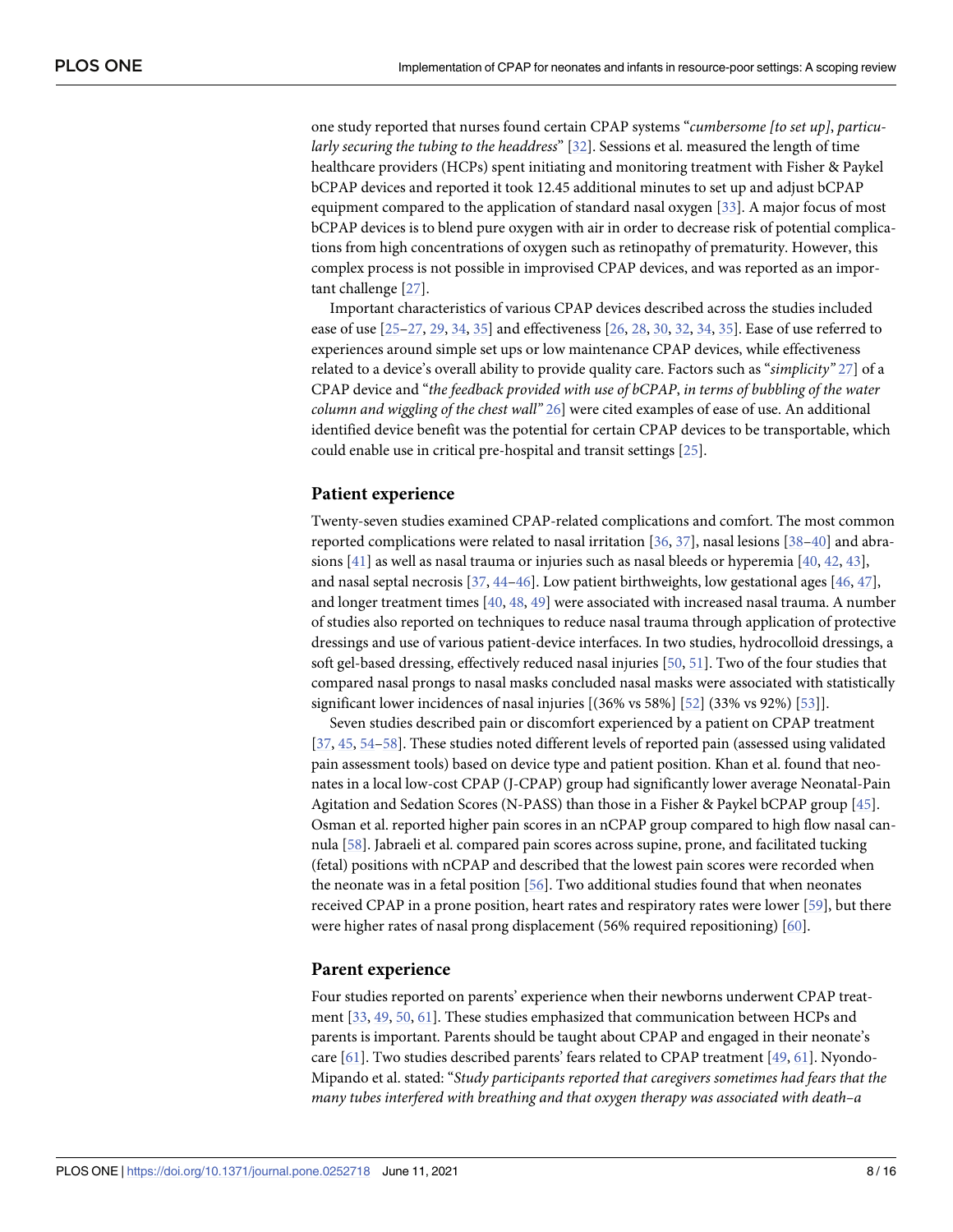*perception that may have been influenced by the lack of clear*, *effective communication between providers and caregivers"* [[49](#page-13-0)]. These two studies also reported on parent interactions with their babies while on CPAP treatment. Participation in their infant's care, such as checking for bubbling in the device, was associated with decreased anxiety and worry [\[49,](#page-13-0) [61\]](#page-14-0).

## **Provider experience**

Multiple studies discussed providers' knowledge of CPAP, device assembly, and patient selection for CPAP treatment. HCPs were more confident in their ability to use CPAP when the devices were simple and accompanied by quality training [\[26,](#page-12-0) [32,](#page-13-0) [34\]](#page-13-0). Several studies described nurses' perceptions with CPAP treatment [[26](#page-12-0), [34](#page-13-0), [35](#page-13-0), [41](#page-13-0), [43,](#page-13-0) [62](#page-14-0)]. Dewez et al. highlighted "*most nurses felt that trained nurses could initiate CPAP* '*independently'"* [\[34\]](#page-13-0) and Atreya et al. stated that a CPAP device provided *"neonatal nurses with more autonomy"* [\[26\]](#page-12-0). In settings with limited medical personnel, this allowed nurses to play an important role in patient care [\[34\]](#page-13-0).

Six studies described providers' experiences with setting up CPAP devices and initiation of CPAP treatment [[33](#page-13-0), [39](#page-13-0), [63–66\]](#page-14-0). Nasal prong dislodgment and the need to re-adjust the patient-device interface were common technical challenges during treatment for neonates and infants [\[7,](#page-11-0) [45,](#page-13-0) [67\]](#page-15-0). Ntigurirwa et al. described these challenges were difficult to address, *"when the nurse to patient ratio is so much lower"* [\[67\]](#page-15-0). Additionally, Sessions et al. reported that health workers "*spent an average of 34*.*71 min longer per patient*, *initiating bCPAP compared to low-flow oxygen*. . . *[and] performed*, *on average*, *26*.*40 more unique tasks"* [\[33\]](#page-13-0). Chen et al. addressed this issue by demonstrating that both preparation and application time decreased significantly after staff were trained on a specific CPAP set up protocol [\[63\]](#page-14-0).

## **Barriers**

The primary barriers to CPAP implementation were a lack of HCPs and insufficient facility resources. HCP turnover and scarcity were often cited as limitations to effective training and quality patient monitoring  $[26, 32, 34, 41, 42, 44, 49, 65, 67–70]$  $[26, 32, 34, 41, 42, 44, 49, 65, 67–70]$  $[26, 32, 34, 41, 42, 44, 49, 65, 67–70]$  $[26, 32, 34, 41, 42, 44, 49, 65, 67–70]$  $[26, 32, 34, 41, 42, 44, 49, 65, 67–70]$  $[26, 32, 34, 41, 42, 44, 49, 65, 67–70]$  $[26, 32, 34, 41, 42, 44, 49, 65, 67–70]$  $[26, 32, 34, 41, 42, 44, 49, 65, 67–70]$  $[26, 32, 34, 41, 42, 44, 49, 65, 67–70]$  $[26, 32, 34, 41, 42, 44, 49, 65, 67–70]$  $[26, 32, 34, 41, 42, 44, 49, 65, 67–70]$  $[26, 32, 34, 41, 42, 44, 49, 65, 67–70]$  $[26, 32, 34, 41, 42, 44, 49, 65, 67–70]$  $[26, 32, 34, 41, 42, 44, 49, 65, 67–70]$  $[26, 32, 34, 41, 42, 44, 49, 65, 67–70]$  $[26, 32, 34, 41, 42, 44, 49, 65, 67–70]$  $[26, 32, 34, 41, 42, 44, 49, 65, 67–70]$  $[26, 32, 34, 41, 42, 44, 49, 65, 67–70]$  $[26, 32, 34, 41, 42, 44, 49, 65, 67–70]$  $[26, 32, 34, 41, 42, 44, 49, 65, 67–70]$ . Nahimana et al. suggested that gaps in *"correct identification and initiation of eligible infants*. . . *might be a result of turnover of nurses and doctors"* [\[70\]](#page-15-0). A lack of knowledge on how and when to initiate CPAP treatment was another commonly described barrier [\[26,](#page-12-0) [34,](#page-13-0) [37,](#page-13-0) [41,](#page-13-0) [49,](#page-13-0) [63,](#page-14-0) [70\]](#page-15-0). One study reported that a lack of device familiarity led to hesitation in use [[41](#page-13-0)]. A lack of familiarity with CPAP may be associated with insufficient staff training [\[32,](#page-13-0) [49,](#page-13-0) [63,](#page-14-0) [64](#page-14-0), [68,](#page-15-0) [71](#page-15-0)]. Two studies reported on nurses' hesitation because they were "*afraid of harming neonates because of the need to reuse consumables"* [\[34\]](#page-13-0) or due to "*fear that the clinician would question their decision"* [\[49\]](#page-13-0) to initiate CPAP treatment. Other barriers to use of CPAP included lack of institutional buy-in [\[34,](#page-13-0) [41\]](#page-13-0) and low staff motivation [[67](#page-15-0)].

Facility resource constraints included lack of uninterrupted electricity, compressed air, oxygen blenders, specific CPAP protocols [[72](#page-15-0)], and computers for record keeping [[65](#page-14-0)]. Reliable electricity was the most frequently described facility infrastructure barrier that affected both patient care [\[34,](#page-13-0) [42,](#page-13-0) [49\]](#page-13-0) and training [\[68\]](#page-15-0). In some instances, facility backup generators were not reliable during power outages [\[49\]](#page-13-0). Equipment shortages at medical facilities and in supply chains were the most commonly noted of all physical barriers [\[27,](#page-12-0) [32,](#page-13-0) [34,](#page-13-0) [49,](#page-13-0) [71,](#page-15-0) [72\]](#page-15-0). Amadi et al. identified *"the high cost of devices*, *consumables and maintenance as limitations to the use of commercial CPAP systems"* [[25](#page-12-0)]. Four studies described it is critical that CPAP replacement parts are available in local supply chains [[25](#page-12-0), [27](#page-12-0), [32](#page-13-0), [42](#page-13-0)]. One study reported that facilities lacked CPAP devices because there were *"not enough machines or many machines were broken"*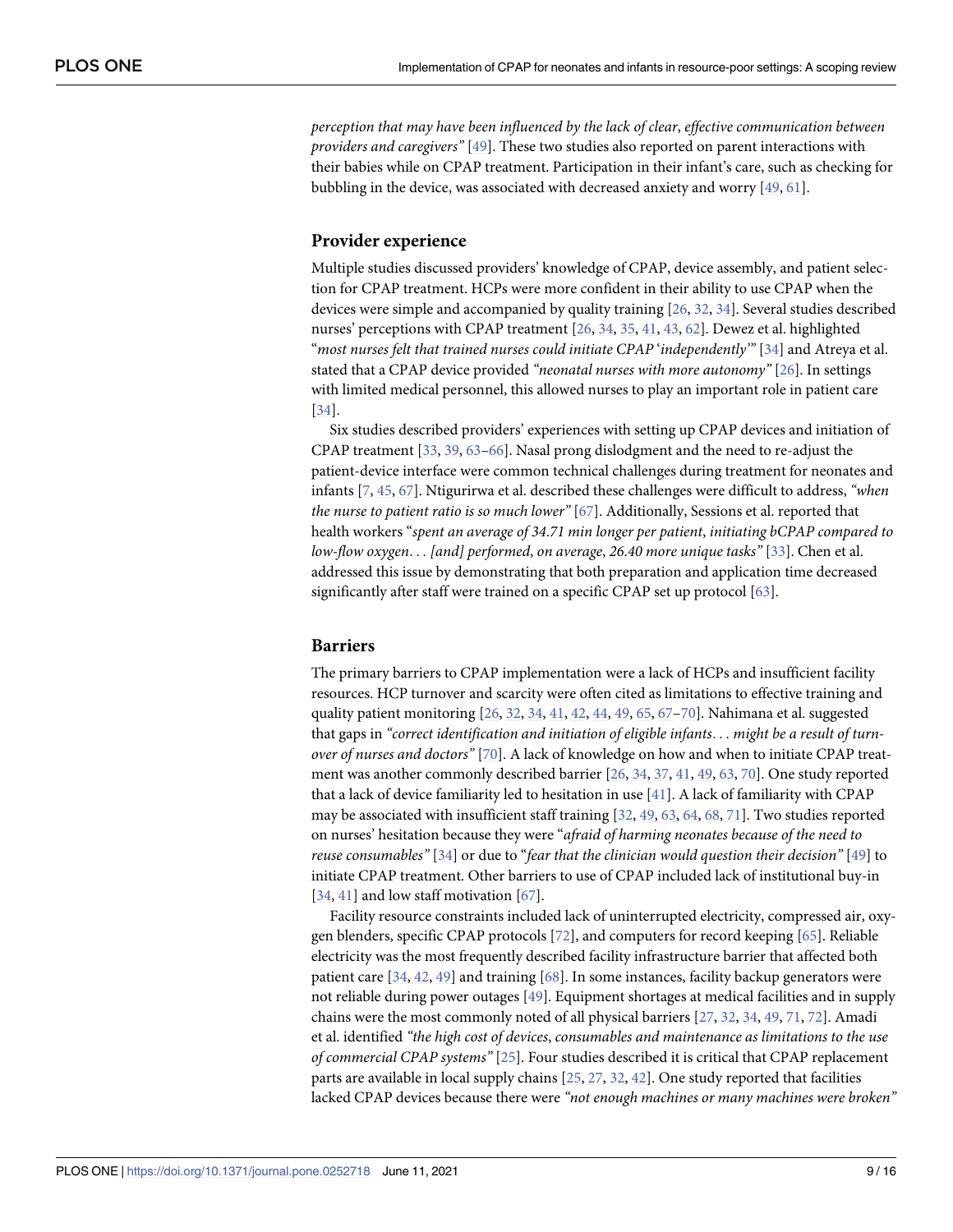<span id="page-9-0"></span>[\[34\]](#page-13-0). To address these challenges, Carns et al. described that *"spare parts should be easily sourced*, *and consumables should not be costly"* [[42](#page-13-0)].

### **Facilitators**

Quality training and mentorship were the most commonly described facilitators for successful CPAP implementation [[32](#page-13-0), [35](#page-13-0), [36](#page-13-0), [41–43,](#page-13-0) [49,](#page-13-0) [63,](#page-14-0) [67–71](#page-15-0), [73](#page-15-0)]. Four papers reported that refresher trainings improve CPAP use [\[32,](#page-13-0) [49](#page-13-0), [68](#page-15-0), [70](#page-15-0)]. Carns et al. described that follow-up "*mentoring visits have ensured continued use of CPAP"* [\[42\]](#page-13-0) and Ntigurirwa et al. stated, "*through regular*, *short visits*, *intensive training can be delivered and problems dealt with*. . . *but avoids the potential risk of trainers taking over the clinical care of the babies from local staff"* [\[67\]](#page-15-0). While some studies reported that CPAP training increases provider knowledge and awareness [\[42,](#page-13-0) [63](#page-14-0), [73](#page-15-0)], the most effective approach to training that enables long-term CPAP implementation is not well understood. Wilson et al. implemented a train-the-trainer model where American providers trained Ghanaian nurses, who then trained their colleagues; the latter of whom scored significantly lower on both knowledge and skills testing [[32](#page-13-0)].

Another facilitator described by six studies was the use of an algorithm to guide optimal selection and treatment of patients [\[36,](#page-13-0) [44,](#page-13-0) [49,](#page-13-0) [64](#page-14-0), [66](#page-14-0), [70](#page-15-0)]. Clinical decision algorithms, such as the TRY algorithm were described as easy to teach and integrate [[36](#page-13-0)] to improve infant and neonate treatment [[64](#page-14-0), [66](#page-14-0)]. According to Crehan et al, *"the TRY-CPAP algorithm was helpful in guiding healthcare workers in the safe and appropriate application of low-cost bubble CPAP in a district hospital setting where usually physicians are absent and care is nurse-led"* [\[64\]](#page-14-0). Additionally, some studies reported on the need for training on bioengineering support for CPAP devices [\[36,](#page-13-0) [42\]](#page-13-0). Finally, two studies identified buy-in from Ministries of Health and policymakers as critical facilitators to successful implementation [[26](#page-12-0), [42](#page-13-0)].

# **Discussion**

This scoping review examined the literature to identify challenges and priorities of CPAP implementation in low-resource settings. Potential priorities for successful CPAP implementation included ease of CPAP device operation [[25](#page-12-0)–[27](#page-12-0), [29](#page-12-0), [34](#page-13-0), [35\]](#page-13-0), low cost [[25](#page-12-0)–[27](#page-12-0), [30](#page-12-0), [31](#page-13-0)], and reliable supply chain for consumables [[25](#page-12-0), [27](#page-12-0), [32](#page-13-0), [42\]](#page-13-0). Common barriers of CPAP implementation included unreliable electricity [\[34,](#page-13-0) [42,](#page-13-0) [49,](#page-13-0) [68\]](#page-15-0), insufficient CPAP devices and supporting equipment such as pulse oximeters [\[27,](#page-12-0) [32,](#page-13-0) [34,](#page-13-0) [49,](#page-13-0) [71,](#page-15-0) [72\]](#page-15-0), and lack of bioengineering for CPAP device maintenance and repair  $[32, 34]$  $[32, 34]$  $[32, 34]$  $[32, 34]$  $[32, 34]$ . Quality training and mentorship that empowered providers facilitated successful CPAP implementation [\[32,](#page-13-0) [35,](#page-13-0) [36,](#page-13-0) [41–43,](#page-13-0) [49](#page-13-0), [63](#page-14-0), [67](#page-15-0)–[71](#page-15-0), [73\]](#page-15-0).

A major finding from this review was that it is essential that CPAP devices are easy to assemble, use, maintain, and have simple bioengineering support [[33](#page-13-0), [39](#page-13-0)]. Evidence has shown how devices designed in high resource settings are not sustainable as once they break, there is no bioengineering support to fix them [\[74,](#page-15-0) [75\]](#page-15-0). While CPAP devices have traditionally been designed in high resource settings, the unique contexts of low resource regions need to be considered when implementing CPAP across these settings. For example, the polite bCPAP device was specifically designed after surveying Nigerian HCPs on their preferences. Affordability, transportability, and simplicity were the most essential characteristics [\[25\]](#page-12-0). The essential takeaway here is that a device's success is dependent on the users and their settings and therefore it is imperative to involve the target audience in the design and implementation process. Such a human-centered design approach has a greater potential to create sustainable, context-based solutions [[76](#page-15-0)]. Incorporating human-centered design facilitates local ownership of CPAP devices and programs by creating a system that may be more appropriate and sustainable [\[77\]](#page-15-0).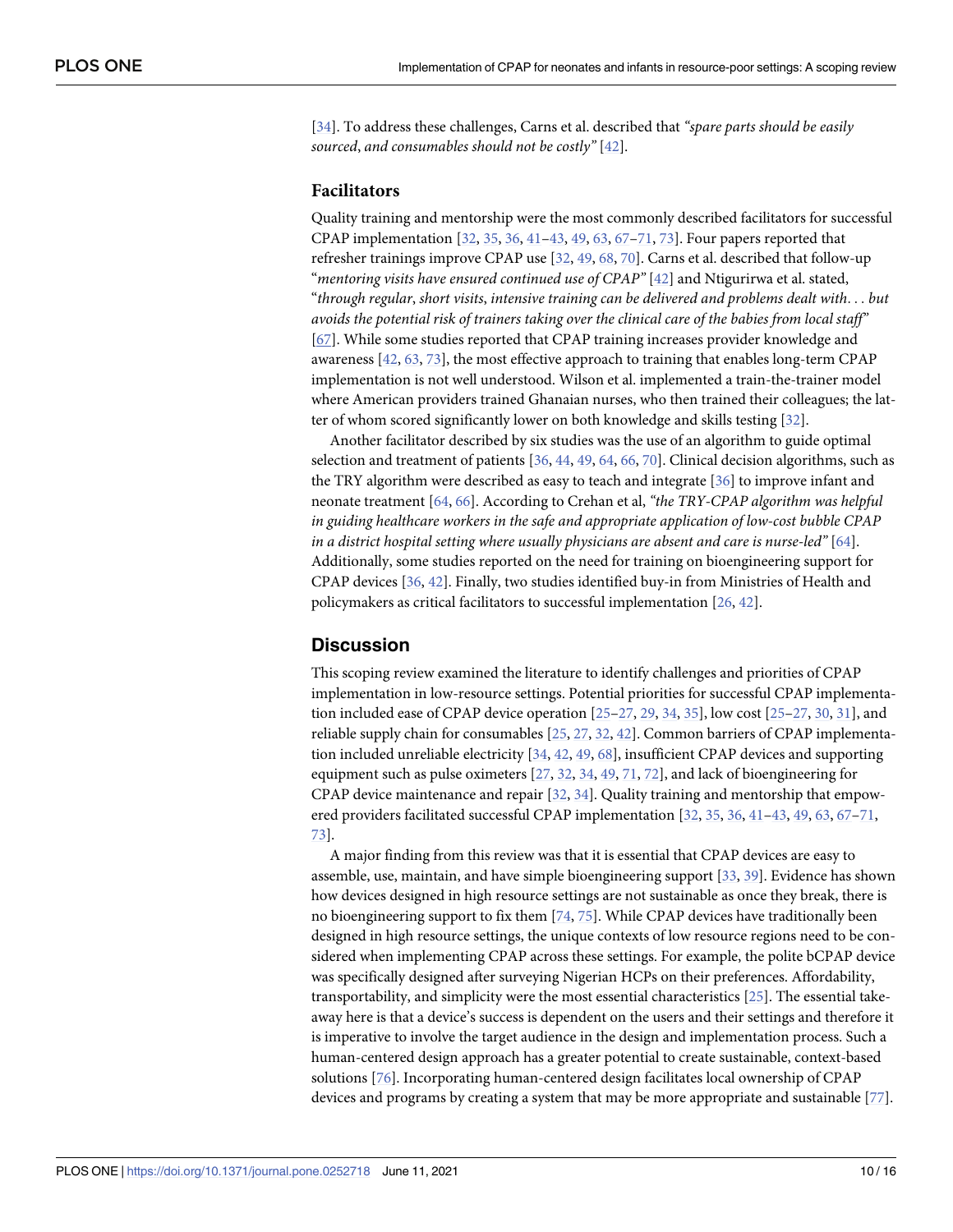<span id="page-10-0"></span>In addition to engineering devices to match their settings, the sustainability of their consumables must also be considered [[74](#page-15-0)]. It is well understood with any device that without available consumables devices will be unusable and only generate waste. That is why it is essential future interventions go beyond facility introduction of CPAP devices to comprehensive integration into health systems in order to ensure sustainability and scale. This includes engaging local manufactures and supply chains. Another solution includes understanding what components could be safely cleaned as reused. Two studies in this review did so for nasal prongs [\[48,](#page-13-0) [78\]](#page-15-0), but there is a need to determine safe and standardized reprocessing procedures that are feasible across facilities with different levels of resources. These factors should also be considered in the initial design of devices as mentioned above [[76](#page-15-0)].

Quality training and mentorship were identified as vital facilitators of successful CPAP implementation [[17](#page-12-0)]. Providers must feel confident, empowered, and knowledgeable about CPAP to support and encourage long-term implementation. There is a need for more evidence on different models of training and mentorship, especially taking into account limitations on staff availability. The findings from this review suggest that training models should be integrated into the flow of work with interval in-service training and simulation. As with device design, the development and implementation of training materials should be co-created with local healthcare provider leaders in the settings where they will be used. This will not only foster engagement, but also further adapt education and use to the particular setting in which it will be used [\[79\]](#page-15-0).

## **Limitations**

A limitation of this review was the significant variation in study design across the included studies. By setting out to capture a wide range of experiences, we incorporated studies with varied interventions and outcomes. For example, the subset of papers on complications and interventions associated with nasal injury were challenging to compare with studies that reported on the effectiveness of different CPAP devices.

# **Conclusion**

Inconsistent parameters and outcomes between studies to-date have prevented meta-analyses [\[13–16\]](#page-12-0). The study designs, interventions, and objectives in our included studies were also remarkably diverse. Each of the studies in this review addressed an aspect of CPAP implementation that is important to consider when planning for long-term integration of this treatment. While implementation factors are often addressed separately from efficacy and safety in highresource settings [\[80\]](#page-15-0), the breadth of experiences described in this review indicates how these measures must be considered concurrently in low-resource settings. Future effectiveness studies should consider not only the short and medium term population outcomes, but also factors that influence sustained integration of CPAP into health systems. A standardized set of implementation outcomes for future research–common barriers and facilitators to study–could allow for improved data synthesis and guidance on optimal care and future research questions.

Successful implementation and integration of CPAP devices across health systems in lowresource settings require appropriate devices, reliable supply chains to replace consumables, and innovative training models that engage users. Each of these elements have one key connection: they each require a deeper engagement of healthcare workers and health systems using these devices. From start to finish CPAP design and implementation should be driven by the final users and the system in which they operate. Combined, it is the hope that these efforts can empower and promote device use, rather than perpetuate potentially unsustainable implementation processes for CPAP use in low-resource settings.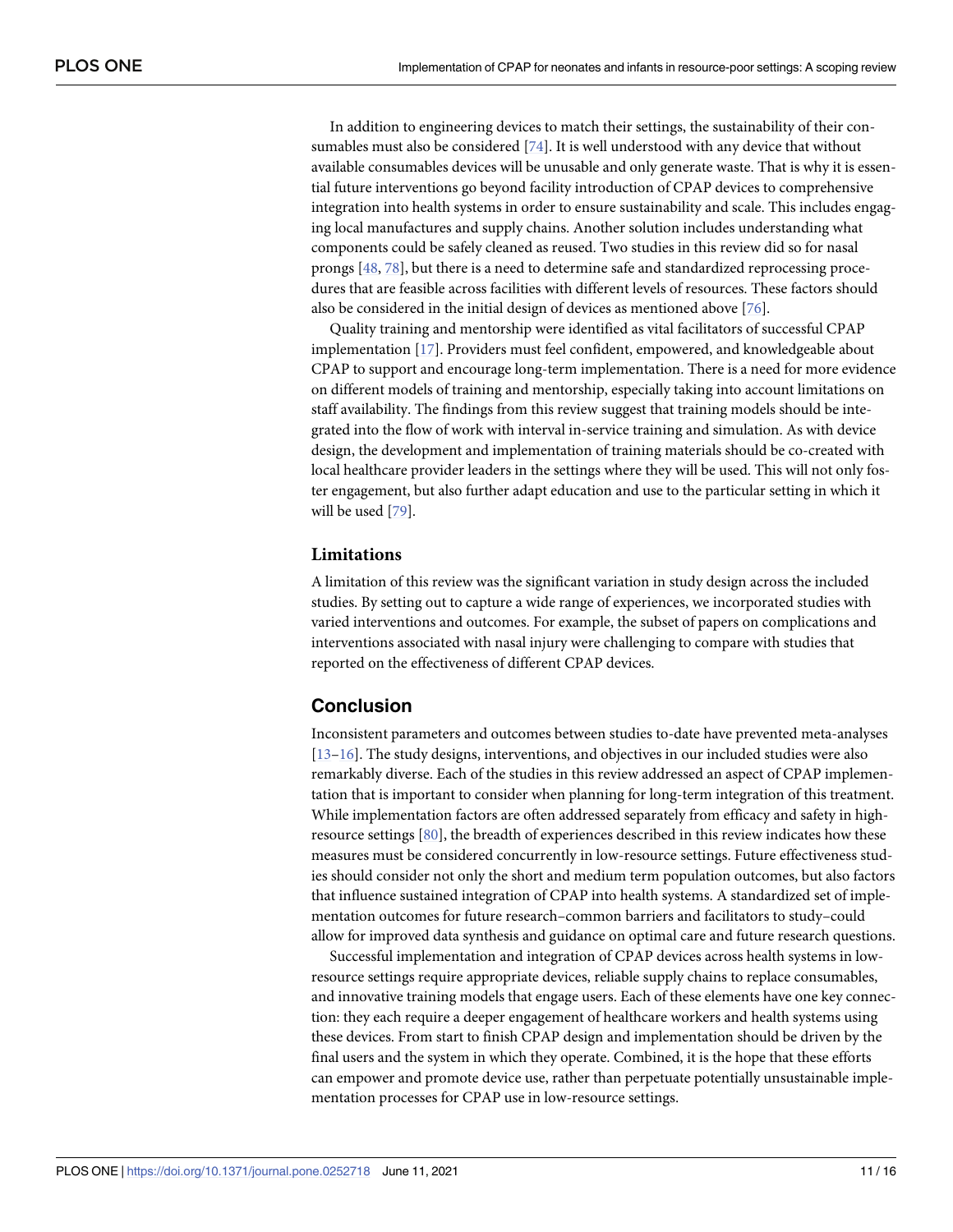# <span id="page-11-0"></span>**Supporting information**

**S1 [File.](http://www.plosone.org/article/fetchSingleRepresentation.action?uri=info:doi/10.1371/journal.pone.0252718.s001) PRISMA-ScR checklist.** (DOCX)

**S2 [File.](http://www.plosone.org/article/fetchSingleRepresentation.action?uri=info:doi/10.1371/journal.pone.0252718.s002) Database search queries.** (DOCX)

# **Acknowledgments**

The authors would like to acknowledge Harvard Countway Library for the review services provided by Paul Bain in reviewing and running the search query across databases and importing the citations into Covidence.

# **Author Contributions**

**Conceptualization:** Sara Dada.

**Data curation:** Sara Dada, Rupam Sharma.

**Formal analysis:** Sara Dada, Henry Ashworth, Alina Sobitschka.

**Methodology:** Sara Dada, Rebecca L. Hamilton.

**Resources:** Sara Dada.

**Supervision:** Thomas Burke.

**Writing – original draft:** Sara Dada, Henry Ashworth, Vanitha Raguveer.

**Writing – review & editing:** Sara Dada, Henry Ashworth, Alina Sobitschka, Vanitha Raguveer, Rebecca L. Hamilton, Thomas Burke.

# **References**

- **[1](#page-1-0).** Secretary-General U. Special Edition: Progress Towards the Sustainable Development Goals. Publication E/2019/68. United Nations Economic and Social Council; 2019.
- **[2](#page-1-0).** Newborns: reducing mortality: World Health Organization; 2019 [updated 19 September 2019. [https://](https://www.who.int/news-room/fact-sheets/detail/newborns-reducing-mortality) [www.who.int/news-room/fact-sheets/detail/newborns-reducing-mortality.](https://www.who.int/news-room/fact-sheets/detail/newborns-reducing-mortality)
- **3.** Hug L, Alexander M, You D, Alkema L. National, regional, and global levels and trends in neonatal mortality between 1990 and 2017, with scenario-based projections to 2030: a systematic analysis. The Lancet Global Health. 2019; 7(6):e710–e20. [https://doi.org/10.1016/S2214-109X\(19\)30163-9](https://doi.org/10.1016/S2214-109X%2819%2930163-9) PMID: [31097275](http://www.ncbi.nlm.nih.gov/pubmed/31097275)
- **[4](#page-1-0).** Kamath BD, Macguire ER, McClure EM, Goldenberg RL, Jobe AH. Neonatal mortality from respiratory distress syndrome: lessons for low-resource countries. Pediatrics. 2011; 127(6):1139–46. [https://doi.](https://doi.org/10.1542/peds.2010-3212) [org/10.1542/peds.2010-3212](https://doi.org/10.1542/peds.2010-3212) PMID: [21536613](http://www.ncbi.nlm.nih.gov/pubmed/21536613)
- **[5](#page-1-0).** Ainsworth SB. Pathophysiology of neonatal respiratory distress syndrome: implications for early treatment strategies. Treat Respir Med. 2005; 4(6):423–37. [https://doi.org/10.2165/00151829-200504060-](https://doi.org/10.2165/00151829-200504060-00006) [00006](https://doi.org/10.2165/00151829-200504060-00006) PMID: [16336027](http://www.ncbi.nlm.nih.gov/pubmed/16336027)
- **[6](#page-1-0).** Abelenda VLB, Valente TCO, Marinho CL, Lopes AJ. Effects of underwater bubble CPAP on very-lowbirth-weight preterm newborns in the delivery room and after transport to the neonatal intensive care unit. Journal of Child Health Care. 2018; 22(2):216–27. <https://doi.org/10.1177/1367493517752500> PMID: [29325421](http://www.ncbi.nlm.nih.gov/pubmed/29325421)
- **[7](#page-1-0).** Tagare A, Kadam S, Vaidya U, Pandit A, Patole S. Bubble CPAP versus ventilator CPAP in preterm neonates with early onset respiratory distress—a randomized controlled trial. Journal of Tropical Pediatrics. 2013; 59(2):113–9. <https://doi.org/10.1093/tropej/fms061> PMID: [23306407](http://www.ncbi.nlm.nih.gov/pubmed/23306407)
- **[8](#page-1-0).** Urs PS, Khan F, Maiya PP. Bubble CPAP—A primary respiratory support for respiratory distress syndrome in newborns. Indian Pediatrics. 2009; 46(5):409–11. PMID: [19179737](http://www.ncbi.nlm.nih.gov/pubmed/19179737)
- **[9](#page-1-0).** Organization WH. WHO recommendations on interventions to improve preterm birth outcomes. 2015.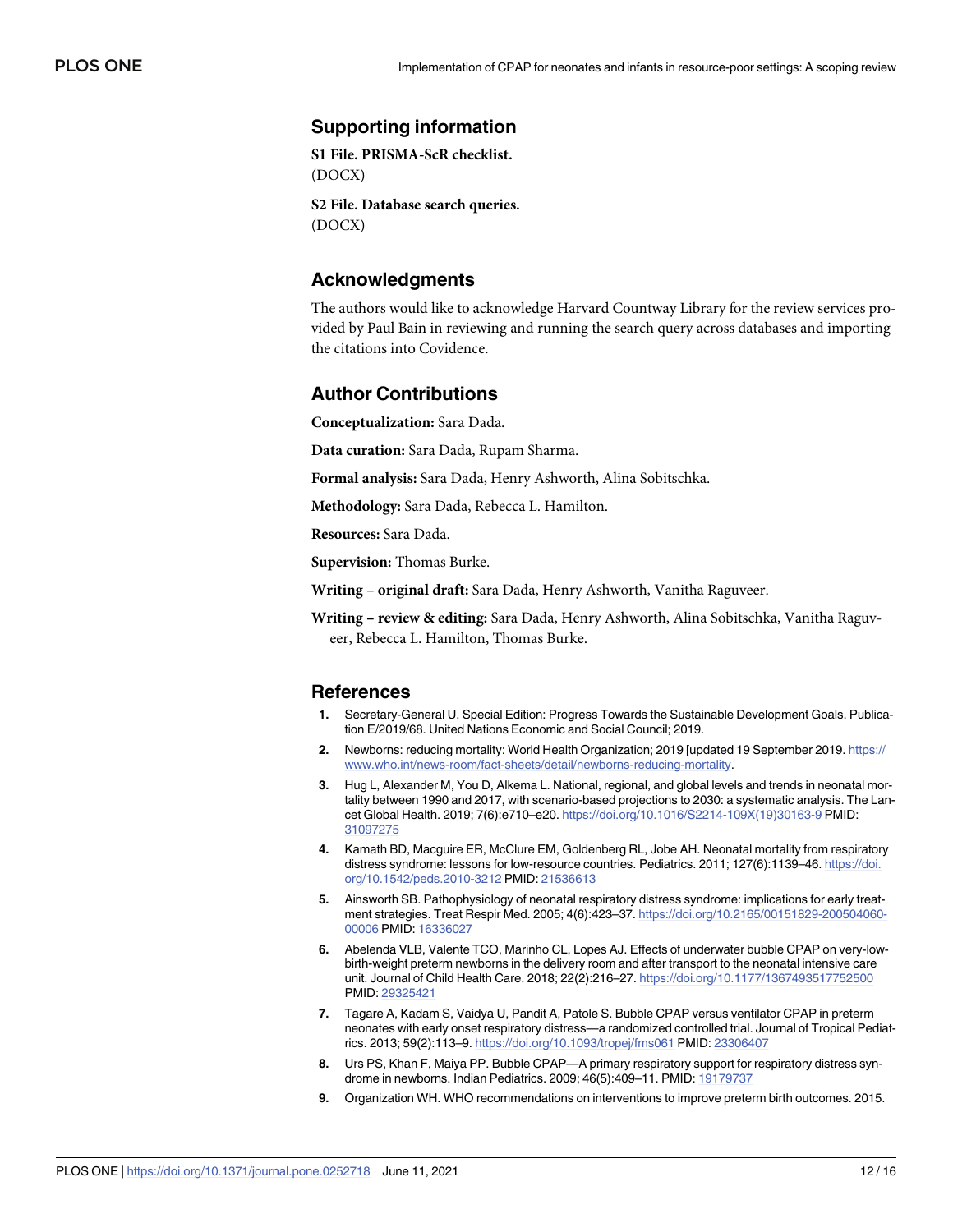- <span id="page-12-0"></span>**[10](#page-1-0).** Won A, Suarez-Rebling D, Baker AL, Burke TF, Nelson BD. Bubble CPAP devices for infants and children in resource-limited settings: review of the literature. Paediatrics and International Child Health. 2019; 39(3):168–76. <https://doi.org/10.1080/20469047.2018.1534389> PMID: [30375281](http://www.ncbi.nlm.nih.gov/pubmed/30375281)
- **[11](#page-1-0).** Duke T. CPAP: a guide for clinicians in developing countries. Paediatrics & international Child Health. 2014; 34(1):3–11. <https://doi.org/10.1179/2046905513Y.0000000102> PMID: [24165032](http://www.ncbi.nlm.nih.gov/pubmed/24165032)
- **[12](#page-1-0).** Dewez JE, van den Broek N. Continuous positive airway pressure (CPAP) to treat respiratory distress in newborns in low- and middle-income countries. Tropical Doctor. 2016; 47(1):19–22. [https://doi.org/](https://doi.org/10.1177/0049475516630210) [10.1177/0049475516630210](https://doi.org/10.1177/0049475516630210) PMID: [26864235](http://www.ncbi.nlm.nih.gov/pubmed/26864235)
- **[13](#page-1-0).** Martin S, Duke T, Davis P. Efficacy and safety of bubble CPAP in neonatal care in low and middle income countries: a systematic review. Archives of Disease in Childhood Fetal & Neonatal Edition. 2014; 99(6):F495–504. <https://doi.org/10.1136/archdischild-2013-305519> PMID: [25085942](http://www.ncbi.nlm.nih.gov/pubmed/25085942)
- **[14](#page-1-0).** Norgaard M, Stagstrup C, Lund S, Poulsen A. To Bubble or Not? A Systematic Review of Bubble Continuous Positive Airway Pressure in Children in Low- and Middle-Income Countries. Journal of Tropical Pediatrics. 2019; 10:10.
- **15.** Thukral A, Sankar MJ, Chandrasekaran A, Agarwal R, Paul VK. Efficacy and safety of CPAP in lowand middle-income countries. Journal of Perinatology. 2016; 36 Suppl 1:S21–8. [https://doi.org/10.1038/](https://doi.org/10.1038/jp.2016.29) [jp.2016.29](https://doi.org/10.1038/jp.2016.29) PMID: [27109089](http://www.ncbi.nlm.nih.gov/pubmed/27109089)
- **[16](#page-1-0).** Ekhaguere OA, Mairami AB, Kirpalani H. Risk and benefits of Bubble Continuous Positive Airway Pressure for neonatal and childhood respiratory diseases in Low- and Middle-Income countries. Paediatric Respiratory Reviews. 2019; 29:31–6. <https://doi.org/10.1016/j.prrv.2018.04.004> PMID: [29907334](http://www.ncbi.nlm.nih.gov/pubmed/29907334)
- **[17](#page-1-0).** Kinshella MW, Walker CR, Hiwa T, Vidler M, Nyondo-Mipando AL, Dube Q, et al. Barriers and facilitators to implementing bubble CPAP to improve neonatal health in sub-Saharan Africa: a systematic review. Public Health Rev. 2020; 41:6. <https://doi.org/10.1186/s40985-020-00124-7> PMID: [32368359](http://www.ncbi.nlm.nih.gov/pubmed/32368359)
- **[18](#page-1-0).** PRISMA Extension for Scoping Reviews (PRISMA-ScR): Checklist and Explanation. Annals of Internal Medicine. 2018; 169(7):467–73. <https://doi.org/10.7326/M18-0850> PMID: [30178033](http://www.ncbi.nlm.nih.gov/pubmed/30178033)
- **[19](#page-2-0).** Arksey H, O'Malley L. Scoping studies: towards a methodological framework. International journal of social research methodology. 2005; 8(1):19–32.
- **[20](#page-2-0).** Peters M, Godfrey C, McInerney P, Munn Z, Tricco A, Khalil H. Chapter 11: Scoping Reviews (2020 version). JBI Manual for Evidence Synthesis. Aromataris E, Munn Z, editors: JBI; 2020.
- **[21](#page-2-0).** Tricco AC, Lillie E, Zarin W, O'Brien KK, Colquhoun H, Levac D, et al. PRISMA extension for scoping reviews (PRISMA-ScR): checklist and explanation. Annals of internal medicine. 2018; 169(7):467–73. <https://doi.org/10.7326/M18-0850> PMID: [30178033](http://www.ncbi.nlm.nih.gov/pubmed/30178033)
- **[22](#page-2-0).** Kyngäs H. Inductive content analysis. The application of content analysis in nursing science research: Springer; 2020. p. 13–21.
- **[23](#page-2-0).** Thomas DR. A general inductive approach for qualitative data analysis. 2003.
- **[24](#page-3-0).** Moher D, Liberati A. A., Tetzlaff J., & Altman DG (2009). Preferred reporting items for systematic reviews and meta-analyses: the PRISMA statement. BMJ.; 339:b2535. [https://doi.org/10.1136/bmj.](https://doi.org/10.1136/bmj.b2535) [b2535](https://doi.org/10.1136/bmj.b2535) PMID: [19622551](http://www.ncbi.nlm.nih.gov/pubmed/19622551)
- **[25](#page-4-0).** Amadi HO, Okonkwo IR, Abioye IO, Abubakar AL, Olateju EK, Adesina CT, et al. A new low-cost commercial bubble CPAP (bCPAP) machine compared with a traditional bCPAP device in Nigeria. Paediatrics & international Child Health. 2019; 39(3):184–92. <https://doi.org/10.1080/20469047.2019.1598125> PMID: [30957682](http://www.ncbi.nlm.nih.gov/pubmed/30957682)
- **[26](#page-4-0).** Atreya MR, Lorenz JM, Narendran V. Provider Perceptions of Bubble Continuous Positive Airway Pressure and Barriers to Implementation in a Level III Neonatal Unit in South India. Advances in Neonatal Care. 2018; 18(6):500–6. <https://doi.org/10.1097/ANC.0000000000000510> PMID: [29863501](http://www.ncbi.nlm.nih.gov/pubmed/29863501)
- **[27](#page-4-0).** Audu L, Otuneye A, Mairami A, Mukhtar M. Improvised bubble continuous positive airway pressure (BCPAP) device at the National Hospital Abuja gives immediate improvement in respiratory rate and oxygenation in neonates with respiratory distress. Nigerian Journal of Paediatrics. 2015; 42(1):12–6.
- **[28](#page-4-0).** Chen A, Deshmukh AA, Richards-Kortum R, Molyneux E, Kawaza K, Cantor SB. Cost-effectiveness analysis of a low-cost bubble CPAP device in providing ventilatory support for neonates in Malawi—a preliminary report. BMC Pediatrics. 2014; 14:288. <https://doi.org/10.1186/s12887-014-0288-1> PMID: [25421903](http://www.ncbi.nlm.nih.gov/pubmed/25421903)
- **[29](#page-4-0).** Daga S, Mhatre S, Borhade A, Khan D. Home-made continuous positive airways pressure device may reduce mortality in neonates with respiratory distress in low-resource setting. Journal of Tropical Pediatrics. 2014; 60(5):343–7. <https://doi.org/10.1093/tropej/fmu023> PMID: [24760748](http://www.ncbi.nlm.nih.gov/pubmed/24760748)
- **[30](#page-4-0).** Bahman-Bijari B, Malekiyan A, Niknafs P, Baneshi M-R. Bubble-CPAP vs. Ventilatory-CPAP in Preterm Infants with Respiratory Distress. Iranian Journal of Pediatrics. 2011; 21(2):151–8. PMID: [23056781](http://www.ncbi.nlm.nih.gov/pubmed/23056781)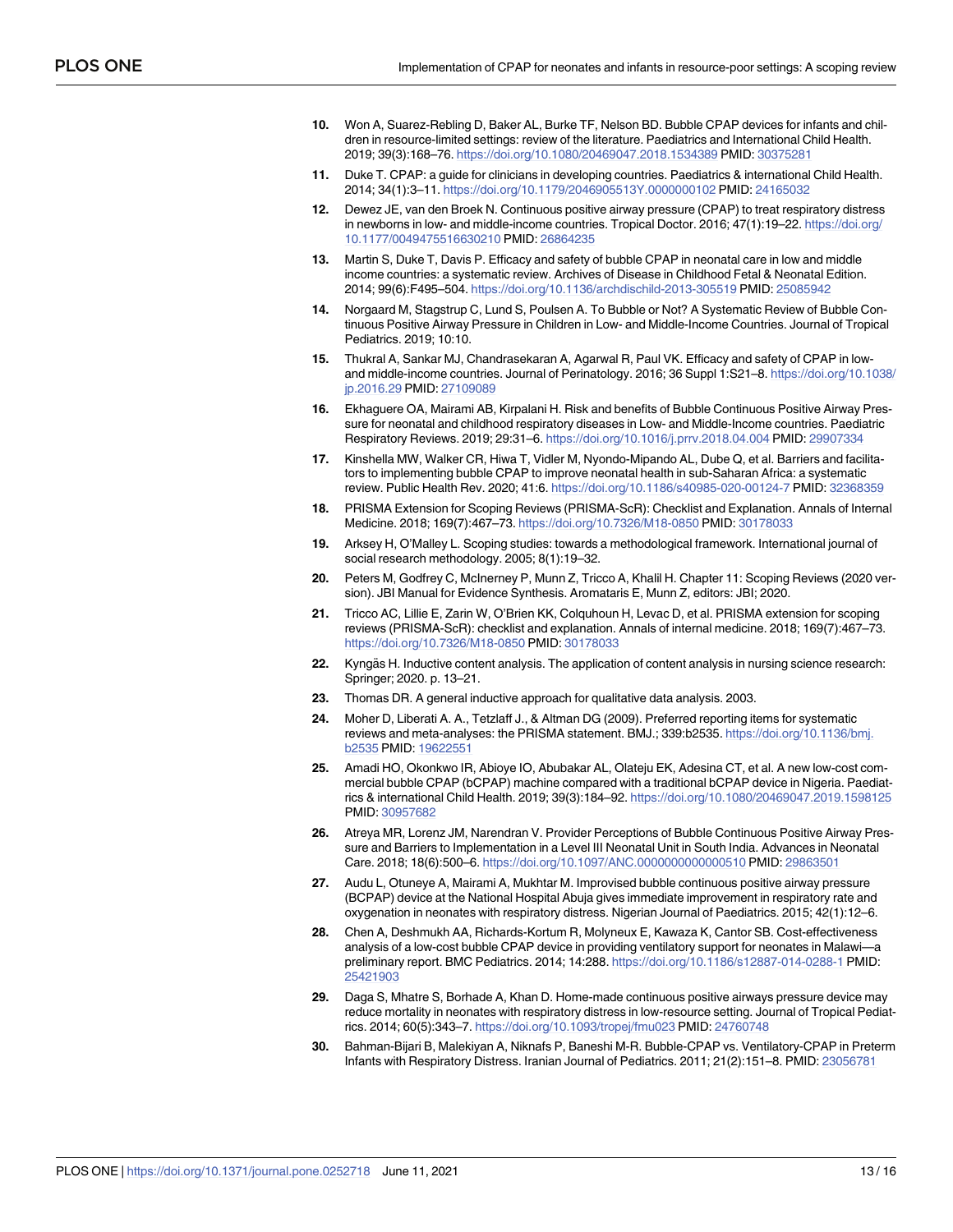- <span id="page-13-0"></span>**[31](#page-4-0).** Hendriks H, Kirsten GF, Voss M, Conradie H. Is continuous positive airway pressure a feasible treatment modality for neonates with respiratory distress syndrome in a rural district hospital? Journal of Tropical Pediatrics. 2014; 60(5):348–51. <https://doi.org/10.1093/tropej/fmu025> PMID: [24876302](http://www.ncbi.nlm.nih.gov/pubmed/24876302)
- **[32](#page-5-0).** Wilson PT, Brooks JC, Otupiri E, Moresky RT, Morris MC. Aftermath of a clinical trial: evaluating the sustainability of a medical device intervention in Ghana. Journal of Tropical Pediatrics. 2014; 60(1):33-9. <https://doi.org/10.1093/tropej/fmt074> PMID: [23980121](http://www.ncbi.nlm.nih.gov/pubmed/23980121)
- **[33](#page-5-0).** Sessions KL, Mvalo T, Kondowe D, Makonokaya D, Hosseinipour MC, Chalira A, et al. Bubble CPAP and oxygen for child pneumonia care in Malawi: a CPAP IMPACT time motion study. BMC Health Services Research. 2019; 19(1):533. <https://doi.org/10.1186/s12913-019-4364-y> PMID: [31366394](http://www.ncbi.nlm.nih.gov/pubmed/31366394)
- **[34](#page-4-0).** Dewez JE, Chellani H, Nangia S, Metsis K, Smith H, Mathai M, et al. Healthcare workers' views on the use of continuous positive airway pressure (CPAP) in neonates: a qualitative study in Andhra Pradesh, India. BMC Pediatrics. 2018; 18(1):347. <https://doi.org/10.1186/s12887-018-1311-8> PMID: [30400844](http://www.ncbi.nlm.nih.gov/pubmed/30400844)
- **[35](#page-5-0).** Koyamaibole L, Kado J, Qovu JD, Colquhoun S, Duke T. An evaluation of bubble-CPAP in a neonatal unit in a developing country: effective respiratory support that can be applied by nurses. Journal of Tropical Pediatrics. 2006; 52(4):249–53. <https://doi.org/10.1093/tropej/fmi109> PMID: [16326752](http://www.ncbi.nlm.nih.gov/pubmed/16326752)
- **[36](#page-5-0).** McAdams RM, Hedstrom AB, DiBlasi RM, Mant JE, Nyonyintono J, Otai CD, et al. Implementation of Bubble CPAP in a Rural Ugandan Neonatal ICU. Respiratory Care. 2015; 60(3):437–45. [https://doi.org/](https://doi.org/10.4187/respcare.03438) [10.4187/respcare.03438](https://doi.org/10.4187/respcare.03438) PMID: [25389349](http://www.ncbi.nlm.nih.gov/pubmed/25389349)
- **[37](#page-5-0).** Silva DMd Chaves EMC, Farias LM Lélis ALPdA. Use of continuous positive airway pressure in newborns: knowledge of the nursing team Uso de presión positiva contínua de las vias áeas en recién nacidos: conocimiento del equipo de enfermería / Uso de pressão positiva contínua das vias aéreas em recém-nascidos: conhecimento da equipe de enfermagem. Rev RENE. 2010; 11(n.esp):195–203.
- **[38](#page-4-0).** Dewez JE, Nangia S, Chellani H, White S, Mathai M, van den Broek N. Availability and use of continuous positive airway pressure (CPAP) for neonatal care in public health facilities in India: a cross-sectional cluster survey. BMJ Open. 2020; 10(2):e031128. <https://doi.org/10.1136/bmjopen-2019-031128> PMID: [32114460](http://www.ncbi.nlm.nih.gov/pubmed/32114460)
- **[39](#page-4-0).** García Reza C, Mejía-Flores MA, Guadarrama Pérez L, Gómez Martínez V. Intervenciones de enfermería en neonatos con presión positiva continua. Investigacion en Enfermeria: Imagen y Desarrollo. 2018; 20(1):10-N.PAG.
- **[40](#page-6-0).** Yong SC, Chen SJ, Boo NY. Incidence of nasal trauma associated with nasal prong versus nasal mask during continuous positive airway pressure treatment in very low birthweight infants: a randomised control study. Archives of Disease in Childhood Fetal & Neonatal Edition. 2005; 90(6):F480–3. [https://doi.](https://doi.org/10.1136/adc.2004.069351) [org/10.1136/adc.2004.069351](https://doi.org/10.1136/adc.2004.069351) PMID: [15941825](http://www.ncbi.nlm.nih.gov/pubmed/15941825)
- **[41](#page-5-0).** van den Heuvel M, Blencowe H, Mittermayer K, Rylance S, Couperus A, Heikens GT, et al. Introduction of bubble CPAP in a teaching hospital in Malawi. Annals of Tropical Paediatrics. 2011; 31(1):59–65. <https://doi.org/10.1179/1465328110Y.0000000001> PMID: [21262111](http://www.ncbi.nlm.nih.gov/pubmed/21262111)
- **[42](#page-4-0).** Carns J, Kawaza K, Liaghati-Mobarhan S, Asibon A, Quinn MK, Chalira A, et al. Neonatal CPAP for Respiratory Distress Across Malawi and Mortality. Pediatrics. 2019; 144(4):10. [https://doi.org/10.1542/](https://doi.org/10.1542/peds.2019-0668) [peds.2019-0668](https://doi.org/10.1542/peds.2019-0668) PMID: [31540968](http://www.ncbi.nlm.nih.gov/pubmed/31540968)
- **[43](#page-5-0).** Olayo B, Kirigia CK, Oliwa JN, Agai ON, Morris M, Benckert M, et al. Effective training-of-trainers model for the introduction of continuous positive airway pressure for neonatal and paediatric patients in Kenya. Paediatrics & international Child Health. 2019; 39(3):193–200. [https://doi.org/10.1080/20469047.2019.](https://doi.org/10.1080/20469047.2019.1624007) [1624007](https://doi.org/10.1080/20469047.2019.1624007) PMID: [31190634](http://www.ncbi.nlm.nih.gov/pubmed/31190634)
- **[44](#page-4-0).** Jardine C, Ballot DE. The use of nasal CPAP at the charlotte maxeke johannesburg academic hospital. SAJCH South African Journal of Child Health. 2015; 9(2):45–8.
- **[45](#page-4-0).** Khan J, Sundaram V, Murki S, Bhatti A, Saini SS, Kumar P. Nasal injury and comfort with jet versus bubble continuous positive airway pressure delivery systems in preterm infants with respiratory distress. Eur J Pediatr. 2017; 176(12):1629–35. <https://doi.org/10.1007/s00431-017-3016-7> PMID: [28914355](http://www.ncbi.nlm.nih.gov/pubmed/28914355)
- **[46](#page-5-0).** Singh J, Bhardwar V, Chirla D. To Compare the Efficacy and Complication of Nasal Prongs vs Nasal Mask CPAP in Neonates. 2017.
- **[47](#page-4-0).** Bassiouny MR, Gupta A, el Bualy M. Nasal continuous positive airway pressure in the treatment of respiratory distress syndrome: an experience from a developing country. Journal of Tropical Pediatrics. 1994; 40(6):341–4. <https://doi.org/10.1093/tropej/40.6.341> PMID: [7853438](http://www.ncbi.nlm.nih.gov/pubmed/7853438)
- **[48](#page-5-0).** Bonfim S, de Vasconcelos MGL, de Sousa NFC, da Silva DVC, Leal LP. Nasal septum injury in preterm infants using nasal prongs. Revista Latino-Americana De Enfermagem. 2014; 22(5):826–33. [https://](https://doi.org/10.1590/0104-1169.3451.2486) [doi.org/10.1590/0104-1169.3451.2486](https://doi.org/10.1590/0104-1169.3451.2486) PMID: [25493679](http://www.ncbi.nlm.nih.gov/pubmed/25493679)
- **[49](#page-5-0).** Nyondo-Mipando AL, Woo Kinshella ML, Bohne C, Suwedi-Kapesa LC, Salimu S, Banda M, et al. Barriers and enablers of implementing bubble Continuous Positive Airway Pressure (CPAP): Perspectives of health professionals in Malawi. PLoS ONE [Electronic Resource]. 2020; 15(2):e0228915. [https://doi.](https://doi.org/10.1371/journal.pone.0228915) [org/10.1371/journal.pone.0228915](https://doi.org/10.1371/journal.pone.0228915) PMID: [32053649](http://www.ncbi.nlm.nih.gov/pubmed/32053649)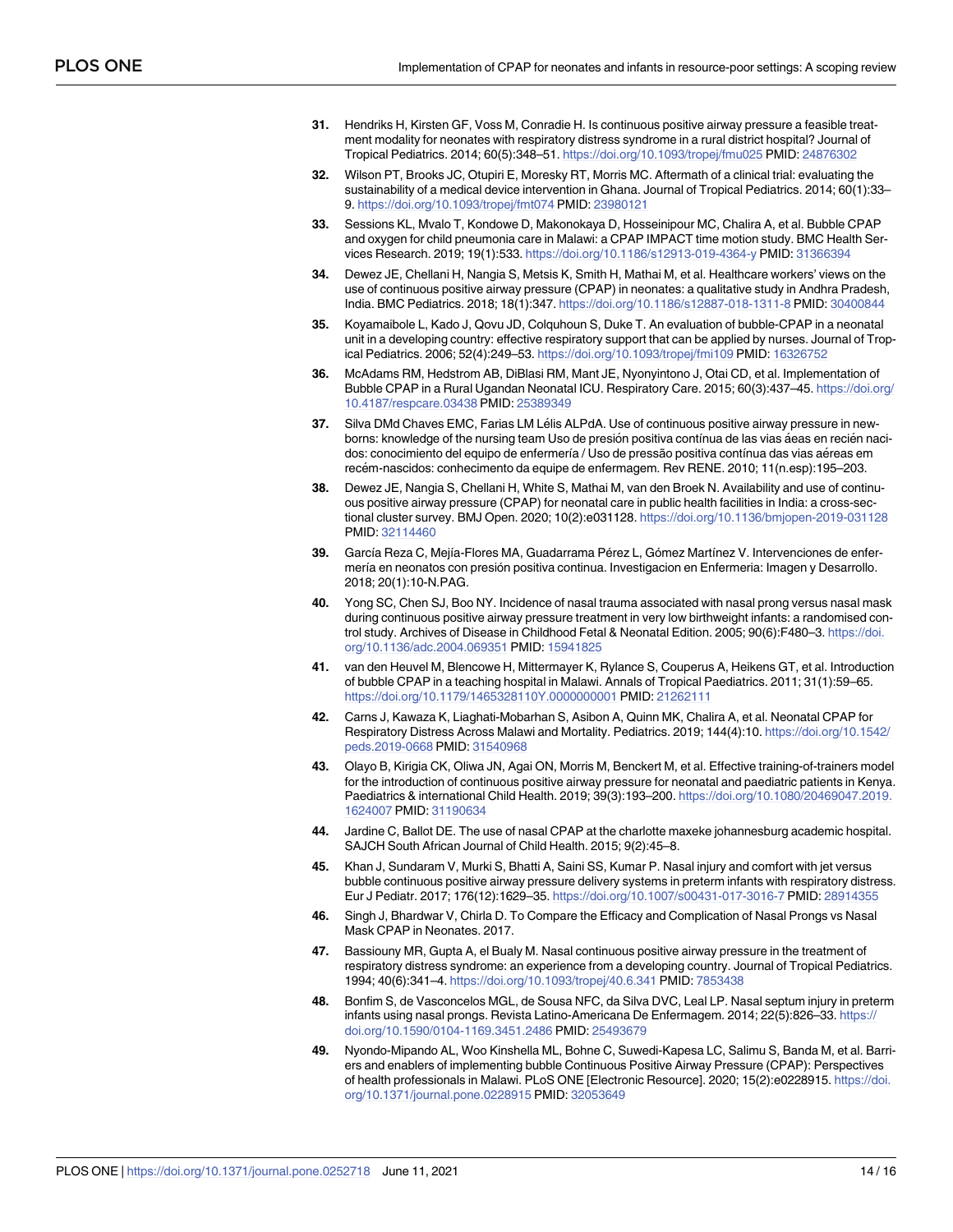- <span id="page-14-0"></span>**[50](#page-6-0).** Xiaoyan XU, Yuanxiang WEN, Chenghua Z. Application of hydrocolloid dressing in the treatment of N-CPAP. Modern Clinical Nursing. 2013(6):16–8.
- **[51](#page-6-0).** Xie LH. Hydrocolloid dressing in preventing nasal trauma secondary to nasal continuous positive airway pressure in preterm infants. World Journal of Emergency Medicine. 2014; 5(3):203–8. [https://doi.org/](https://doi.org/10.5847/wjem.j.issn.1920-8642.2014.03.008) [10.5847/wjem.j.issn.1920-8642.2014.03.008](https://doi.org/10.5847/wjem.j.issn.1920-8642.2014.03.008) PMID: [25225585](http://www.ncbi.nlm.nih.gov/pubmed/25225585)
- **[52](#page-5-0).** Goel S, Mondkar J, Panchal H, Hegde D, Utture A, Manerkar S. Nasal Mask Versus Nasal Prongs for Delivering Nasal Continuous Positive Airway Pressure in Preterm Infants with Respiratory Distress: A Randomized Controlled Trial. Indian Pediatr. 2015. <https://doi.org/10.1007/s13312-015-0769-9> PMID: [26713987](http://www.ncbi.nlm.nih.gov/pubmed/26713987)
- **[53](#page-5-0).** Bashir T, Murki S, Kiran S, Reddy VK, Oleti TP. 'Nasal mask' in comparison with 'nasal prongs' or 'rotation of nasal mask with nasal prongs' reduce the incidence of nasal injury in preterm neonates supported on nasal continuous positive airway pressure (nCPAP): A randomized controlled trial. PLoS ONE [Electronic Resource]. 2019; 14(1):e0211476. <https://doi.org/10.1371/journal.pone.0211476> PMID: [30703172](http://www.ncbi.nlm.nih.gov/pubmed/30703172)
- **[54](#page-6-0).** Antunes JCP, Nascimento MAdL. The non-nutritive sucking of premature newborn as a nursing technology La succión no nutritiva de los recién nacidos prematuros como una tecnología de enfermería / A succão não nutritiva do recém-nascido prematuro como uma tecnologia de enfermagem. Rev bras enferm. 2013; 66(5):663–7. <https://doi.org/10.1590/s0034-71672013000500004> PMID: [24217748](http://www.ncbi.nlm.nih.gov/pubmed/24217748)
- **[55](#page-4-0).** Antunes JCP, Nascimento MAL, Gomes AVO, Araujo MC. Installation CPAP nasal—identifying the pain of newborns as a nursing care [sic]. Journal of Nursing UFPE / Revista de Enfermagem UFPE. 2010; 4(1):137–44.
- **[56](#page-6-0).** Jabraeili M, Eskandari S, Hosseini MB, Rahmani P. The Effect of Body Position on Pain Due to Nasal Continuous Positive Airway Pressure (CPAP) in Premature Neonates: A Cross-Over Clinical Trial Study. International Journal of Pediatrics-Mashhad. 2018; 6(1):6861–71.
- **[57](#page-6-0).** Nunes CR, Castro SBd, Motta GdCPd, Silva AMd, Schardosim JM, Cunha MLCd. Prevention of nasal trauma due to CPAPin a preterm newborn: case report / Método de prevenção de lesão nasalcausada por CPAP em recém-nascidopré-termo: relato de caso. Rev HCPA & Fac Med Univ Fed Rio Gd do Sul. 2012; 32(4):480–4.
- **[58](#page-5-0).** Osman M, Elsharkawy A, Abdel-Hady H. Assessment of pain during application of nasal-continuous positive airway pressure and heated, humidified high-flow nasal cannulae in preterm infants. J Perinatol. 2015; 35(4):263–7. <https://doi.org/10.1038/jp.2014.206> PMID: [25429383](http://www.ncbi.nlm.nih.gov/pubmed/25429383)
- **[59](#page-4-0).** Ghorbani F, Valizadeh S, Asadollahi M. Comparison of Prone and Supine Positions on Oxygenation of Premature Infants with Respiratory Distress Syndrome Treated with Nasal CPAP in Tabriz Alzahra Hospital, 2010, Tabriz, Iran. Qom University of Medical Sciences Journal. 2013; 6(4):57–63.
- **[60](#page-6-0).** Brunherotti MAA, Martinez FE. Influence of body position on the displacement of nasal prongs in preterm newborns receiving continuous positive airway pressure / Influência da posição corporal no deslocamento da pronga nasal em recém-nascido pré-termo em pressão positiva contínua em vias aéreas. Rev paul pediatr. 2015; 33(3):280–5.
- **[61](#page-4-0).** Gondwe MJ, Gombachika B, Majamanda MD. Experiences of caregivers of infants who have been on bubble continuous positive airway pressure at Queen Elizabeth Central Hospital, Malawi: A descriptive qualitative study. Malawi Medical Journal. 2017; 29(1):10–5. PMID: [28567190](http://www.ncbi.nlm.nih.gov/pubmed/28567190)
- **[62](#page-4-0).** Al-Lawama M, Alkhatib H, Wakileh Z, Elqaisi R, AlMassad G, Badran E, et al. Bubble CPAP therapy for neonatal respiratory distress in level III neonatal unit in Amman, Jordan: a prospective observational study. International journal of general medicine. 2019; 12:25–30. [https://doi.org/10.2147/IJGM.](https://doi.org/10.2147/IJGM.S185264) [S185264](https://doi.org/10.2147/IJGM.S185264) PMID: [30636889](http://www.ncbi.nlm.nih.gov/pubmed/30636889)
- **[63](#page-5-0).** Chen CY, Chou AK, Chen YL, Chou HC, Tsao PN, Hsieh WS. Quality Improvement of Nasal Continuous Positive Airway Pressure Therapy in Neonatal Intensive Care Unit. Pediatrics & Neonatology. 2017; 58(3):229–35. <https://doi.org/10.1016/j.pedneo.2016.04.005> PMID: [27666491](http://www.ncbi.nlm.nih.gov/pubmed/27666491)
- **[64](#page-4-0).** Crehan C, Colbourn T, Heys M, Molyneux E. Evaluation of 'TRY': an algorithm for neonatal continuous positive airways pressure in low-income settings. Archives of Disease in Childhood. 2018; 103(8):732– 8. <https://doi.org/10.1136/archdischild-2017-313867> PMID: [29514813](http://www.ncbi.nlm.nih.gov/pubmed/29514813)
- [65](#page-4-0). Guedes BLdS Ferreira MMB, Mascarenhas MLVdC Ferreira ALC, Costa LC Lúcio IML. Presión positiva continua en las vías aéreas en neonatos: cuidados prestados por el equipo de enfermería Pressão positiva contínua nas vias aéreas em neonatos: cuidados prestados pela equipe de enfermagem / Continuous positive pressure on aircraft in neonates: care provided by the nursing team. Esc Anna Nery Rev Enferm. 2019; 23(2):e20180122–e.
- **[66](#page-4-0).** Hundalani SG, Richards-Kortum R, Oden M, Kawaza K, Gest A, Molyneux E. Development and validation of a simple algorithm for initiation of CPAP in neonates with respiratory distress in Malawi. Archives of Disease in Childhood Fetal & Neonatal Edition. 2015; 100(4):F332–6. [https://doi.org/10.1136/](https://doi.org/10.1136/archdischild-2014-308082) [archdischild-2014-308082](https://doi.org/10.1136/archdischild-2014-308082) PMID: [25877290](http://www.ncbi.nlm.nih.gov/pubmed/25877290)